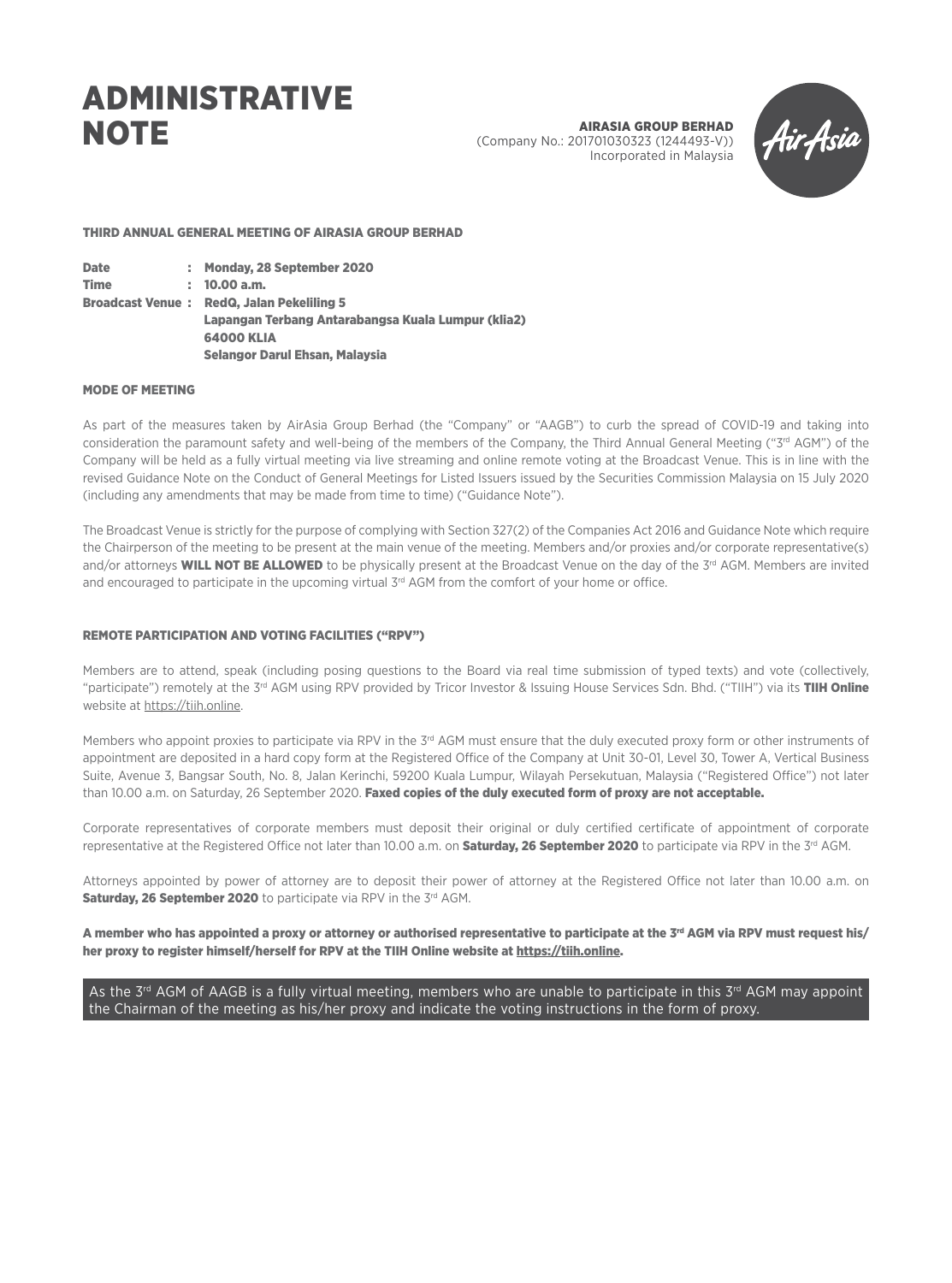### PROCEDURES FOR RPV

Members/proxies/corporate representatives/attorneys who wish to participate at the 3<sup>rd</sup> AGM remotely using the RPV are to follow the requirements and procedures as summarised below:

|     | <b>Procedure</b>                                      | <b>Action</b>                                                                                                                                                                                                                                                                                                                                                                                                                                                                                                                                                                                                                                                                                                                                                                                                                                                                 |
|-----|-------------------------------------------------------|-------------------------------------------------------------------------------------------------------------------------------------------------------------------------------------------------------------------------------------------------------------------------------------------------------------------------------------------------------------------------------------------------------------------------------------------------------------------------------------------------------------------------------------------------------------------------------------------------------------------------------------------------------------------------------------------------------------------------------------------------------------------------------------------------------------------------------------------------------------------------------|
|     | <b>BEFORE THE DAY OF 3RD AGM</b>                      |                                                                                                                                                                                                                                                                                                                                                                                                                                                                                                                                                                                                                                                                                                                                                                                                                                                                               |
| (a) | Register as a user<br>with TIIH Online                | Using your computer, access the website at https://tiih.online. Register as a user under<br>$\bullet$<br>the "e-Services". Refer to the tutorial guide posted on the homepage for assistance.<br>If you are already a user with TIIH Online, you are not required to register again. You will<br>$\bullet$<br>receive an <b>e-mail to notify</b> you that the remote participation is available for registration<br>at TIIH Online.                                                                                                                                                                                                                                                                                                                                                                                                                                           |
| (b) | Submit your request                                   | Registration is open from 10.00 a.m. Wednesday, 29 July 2020 up to 10.00 a.m.<br>$\bullet$<br>Saturday, 26 September 2020.<br>Login with your user ID and password and select the corporate event: "(REGISTRATION)<br>$\bullet$<br><b>AAGB 3RD AGM".</b><br>Read and agree to the Terms & Conditions and confirm the Declaration.<br>$\bullet$<br>Select "Register for Remote Participation and Voting".<br>$\bullet$<br>Review your registration and proceed to register.<br>$\bullet$<br>System will send an e-mail to notify that your registration for remote participation is<br>$\bullet$<br>received and will be verified.<br>After verification of your registration against the General Meeting Record of Depositors<br>$\bullet$<br>as at 18 September 2020, the system will send you an e-mail to approve or reject your<br>registration for remote participation. |
|     | ON THE DAY OF THE 3RD AGM (MONDAY, 28 SEPTEMBER 2020) |                                                                                                                                                                                                                                                                                                                                                                                                                                                                                                                                                                                                                                                                                                                                                                                                                                                                               |
| (c) | Login to TIIH Online                                  | Login with your user ID and password for remote participation at the 3rd AGM at any time<br>from 9.30 a.m., i.e. 30 minutes before the commencement of the 3rd AGM on Monday, 28<br>September 2020 at 10.00 a.m.                                                                                                                                                                                                                                                                                                                                                                                                                                                                                                                                                                                                                                                              |
| (d) | Participate through<br>Live Streaming                 | Select the corporate event: "(LIVE STREAM MEETING) AAGB 3RD AGM" to engage in the<br>$\bullet$<br>proceedings of the AGM remotely.<br>If you have any question for the Chairman/Board, you may use the query box to transmit<br>$\bullet$<br>your question. The Chairman/Board will endeavor to respond to questions submitted by<br>remote participants during the 3 <sup>rd</sup> AGM. If there is time constraint, the responses will be<br>e-mailed to you at the earliest possible, after the meeting.                                                                                                                                                                                                                                                                                                                                                                   |
| (e) | Online Remote Voting                                  | Voting session commences from 10.00 a.m. on Monday, 28 September 2020 until a time<br>$\bullet$<br>when the Chairman announces the completion of the voting session of the 3 <sup>rd</sup> AGM.<br>Select the corporate event: "(REMOTE VOTING) AAGB 3RD AGM".<br>$\bullet$<br>Read and agree to the Terms & Conditions and confirm the Declaration.<br>$\bullet$<br>Select the CDS account that represents your shareholdings.<br>$\bullet$<br>Indicate your votes for the resolutions that are tabled for voting.<br>$\bullet$<br>Confirm and submit your votes.<br>$\bullet$                                                                                                                                                                                                                                                                                               |
| (f) | End of remote<br>participation                        | Upon the announcement by the Chairman on the closure of the 3 <sup>rd</sup> AGM, the live streaming<br>$\bullet$<br>will end.                                                                                                                                                                                                                                                                                                                                                                                                                                                                                                                                                                                                                                                                                                                                                 |

### Note to users of the RPV:

- 1. Should your application to join the 3<sup>rd</sup> AGM be approved, we will make available to you the rights to join the live streamed meeting and to vote remotely. Your login to TIIH Online on the day of the 3<sup>rd</sup> AGM will indicate your presence at the virtual meeting.
- 2. The quality of your connection to the live broadcast is dependent on the bandwidth and stability of the internet at your location and the device you use.
- 3. In the event you encounter any issues with logging-in, connection to the live streamed meeting or online voting, kindly call TIIH Help Line at 011-40805616/011-40803168/011-40803169/011-40803170 or e-mail to tiih.online@my.tricorglobal.com for assistance.

### NO DOOR GIFT/FOOD VOUCHER

There will be no distribution of door gifts or food vouchers for the 3rd AGM since the meeting is being conducted on a fully virtual basis.

We would like to thank our members for your kind cooperation and understanding during these challenging times.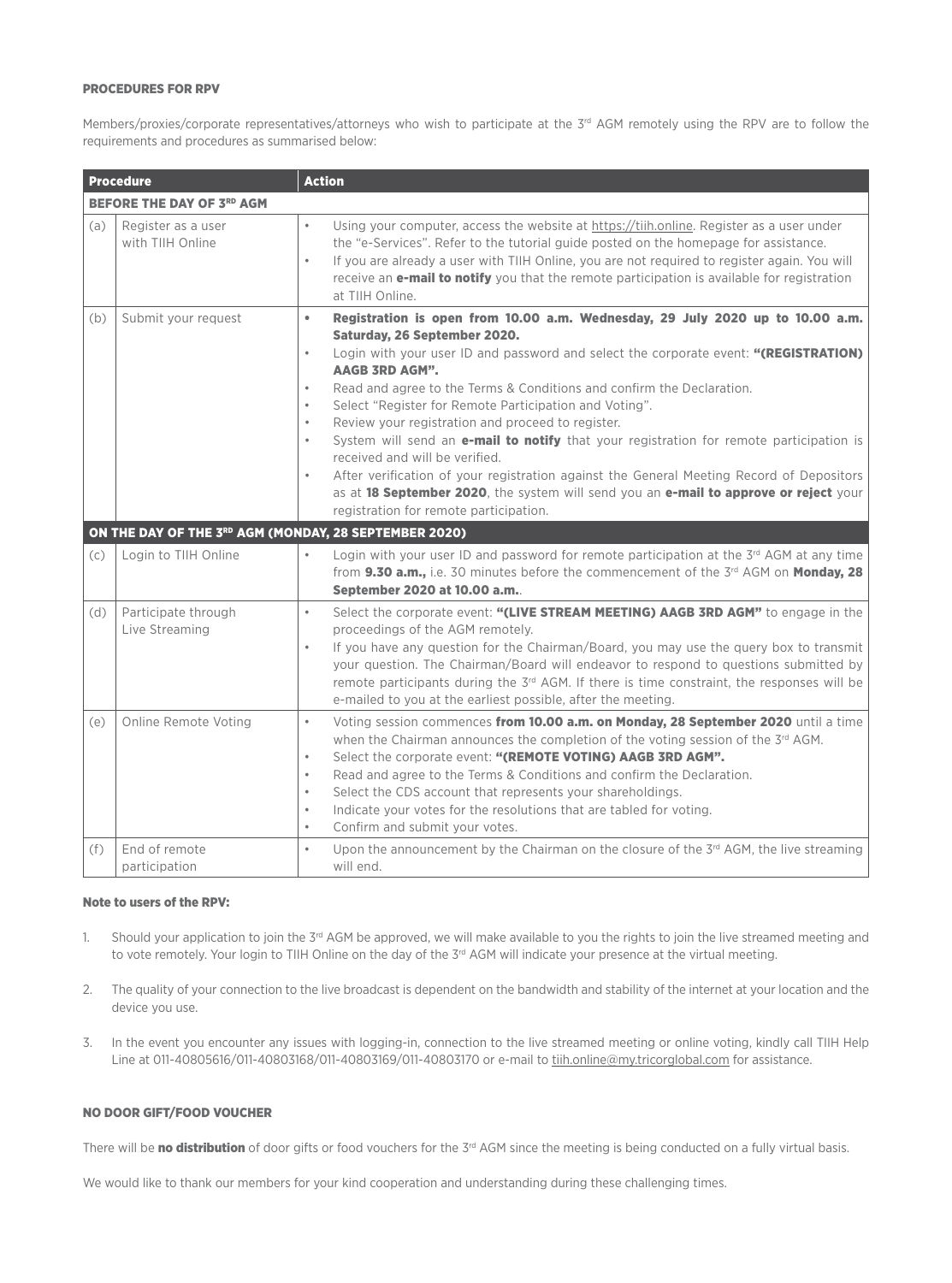### GENERAL MEETING RECORD OF DEPOSITORS ("ROD")

Only a depositor whose name appears on the ROD as at 18 September 2020 shall be entitled to attend, speak and vote at the  $3<sup>rd</sup>$  AGM or appoint proxies to attend and/or vote on his/her behalf.

### **PROXY**

- The 3<sup>rd</sup> AGM will be conducted as a fully virtual meeting via live streaming and online remote voting. If you are unable to attend the meeting via RPV on Monday, 28 September 2020, you may appoint the Chairman of the meeting as proxy and indicate the voting instructions in the Form of Proxy.
- The Form of Proxy or other instruments of appointment shall not be treated as valid unless deposited at the Registered Office not less than forty-eight (48) hours before the time set for holding the AGM, i.e. not later than 10.00 a.m. on Saturday, 26 September 2020. Faxed copies of the duly executed Form of Proxy are not acceptable.

### POLL VOTING

- The voting at the 3<sup>rd</sup> AGM will be conducted by poll in accordance with Paragraph 8.29A of the Main Market Listing Requirements of Bursa Malaysia Securities Berhad.
- Members can proceed to vote on the resolutions at any time from the commencement of the  $3<sup>rd</sup>$  AGM at 10.00 a.m. on Monday, 28 September 2020 but before the end of the voting session which will be announced by the Chairman of the meeting. Kindly refer to item (e) of the above Procedures for RPV for guidance on how to vote remotely from the TIIH Online website at https://tiih.online.
- Upon completion of the voting session for the  $3^{rd}$  AGM, the Scrutineers will verify and announce the poll results followed by the Chairman's declaration whether the resolutions are duly passed.

### ANNUAL REPORT 2019 AND OTHER DOCUMENTS

- The Company's Annual Report 2019, Corporate Governance Report 2019, Circular for the Recurrent Related Party Transactions and Share Buy-Back Statement, Notice of the 3<sup>rd</sup> AGM, Proxy Form and this Administrative Note are available at the Company's Investor Relations website at www.airasia.com/aagbir
- You may request for a printed copy of the Annual Report 2019 and the other aforesaid documents at https://tiih.online by selecting "Request for Annual Report/Circular" under the "Investor Services". Nevertheless, we hope that you would consider the environment before you decide to request for the printed copy.

### PRE-MEETING SUBMISSION OF QUESTION(S) TO THE BOARD OF DIRECTORS

Members may submit questions for the Board prior to the 3<sup>rd</sup> AGM via TIIH Online website at https://tiih.online by selecting "e-Services" to login, pose questions and submit electronically no later than 10.00 a.m. on Saturday, 26 September 2020. The Board will endeavor to answer the questions received at the 3rd AGM.

### RECORDING OR PHOTOGRAPHY

Strictly  $NO$  unauthorised recording or photography of the proceedings of the  $3<sup>rd</sup>$  AGM is allowed.

### **ENQUIRY**

If you have any enquiries on the above, please contact the following persons during office hours on Mondays to Fridays from 9.00 a.m. to 5.30 p.m. (except on public holidays):

### Tricor Investor & Issuing House Services Sdn. Bhd.

General Line :+603-2783 9299 Fax Number :+603-2783 9222 Email :is.enquiry@my.tricorglobal.com Contact persons : Mr. Jake Too : +603-2783 9285/Email : Chee.Onn.Too@my.tricorglobal.com : Mr. Alven Lai : +603-2783 9283/Email : Siew.Wai.Lai@my.tricorglobal.com : Ms. Vivien Khoh : +603-2783 9291/Email : Vivien.Khoh@my.tricorglobal.com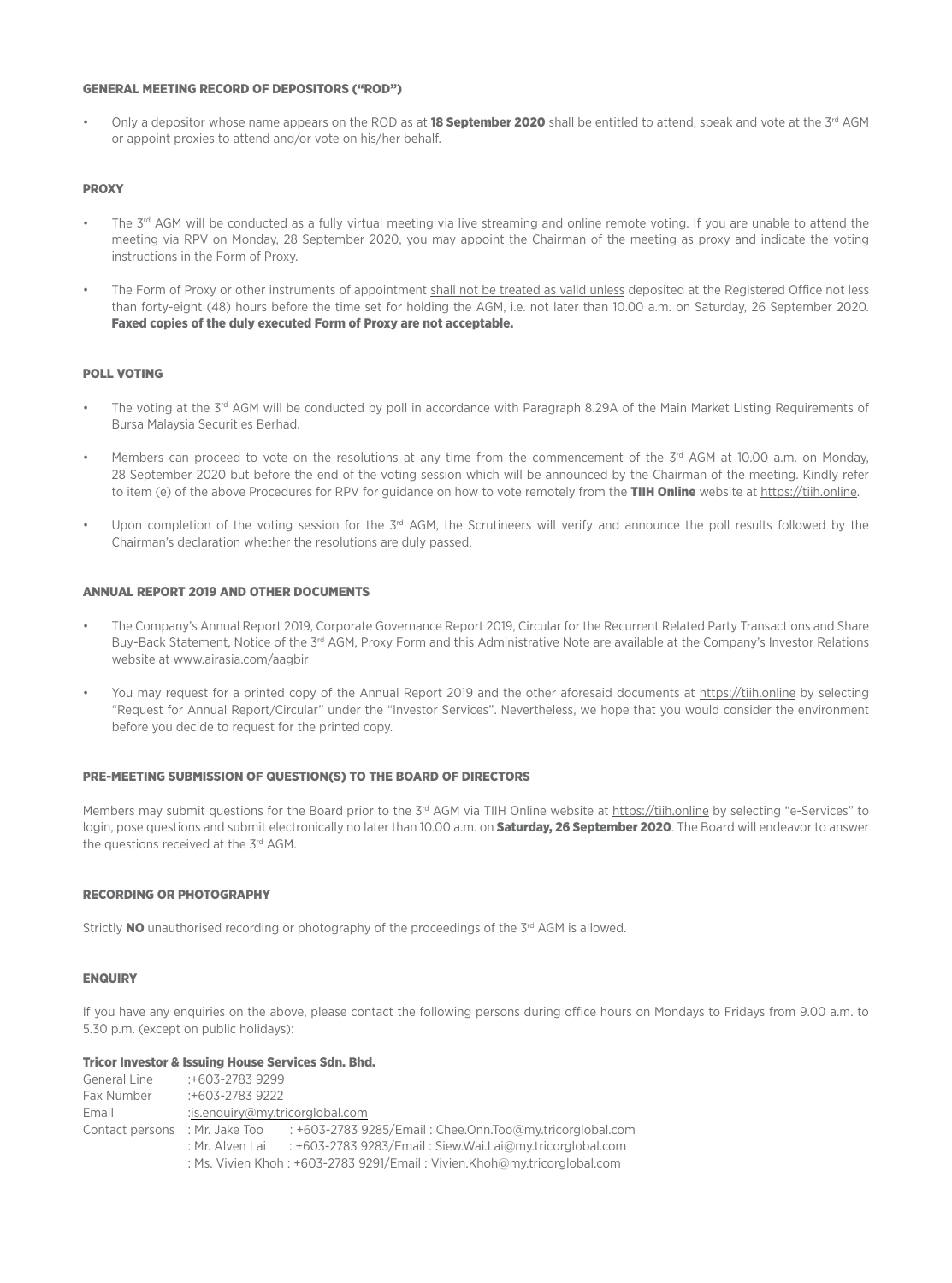# **NOTICE OF** Annual General Meeting

**NOTICE IS HEREBY GIVEN THAT** the Third Annual General Meeting of AirAsia Group Berhad (201701030323) (1244493-V) ("the Company") will be held as a fully virtual meeting via live streaming and online remote voting at the Broadcast Venue at RedQ, Jalan Pekeliling 5, Lapangan Terbang Antarabangsa Kuala Lumpur (klia2), 64000 KLIA, Selangor Darul Ehsan, Malaysia, on Monday, 28 September 2020 at 10.00 a.m. for the following purposes:-

### AS ORDINARY BUSINESS

| 1. | To receive the Audited Financial Statements together with the Reports of the Directors and<br>Auditors thereon for the financial year ended 31 December 2019.<br>Please refer to Note A.                                             |                         |
|----|--------------------------------------------------------------------------------------------------------------------------------------------------------------------------------------------------------------------------------------|-------------------------|
| 2. | To approve the Non-Executive Directors' Remuneration as described in Note B for the period<br>from 29 September 2020 until the next Annual General Meeting of the Company to be held in<br>the year 2021.<br>Please refer to Note B. | (Ordinary Resolution 1) |
| 3. | To re-elect the following Directors of the Company who retire by rotation pursuant to Rule 119 of<br>the Company's Constitution and who being eligible had offered themselves for re-election:-                                      |                         |
|    | i. Dato' Fam Lee Ee; and                                                                                                                                                                                                             | (Ordinary Resolution 2) |
|    | ii. Dato' Mohamed Khadar bin Merican.                                                                                                                                                                                                | (Ordinary Resolution 3) |
| 4. | To re-appoint Messrs Ernst & Young as Auditors of the Company and to authorise the Directors<br>to determine their remuneration.                                                                                                     | (Ordinary Resolution 4) |

### AS SPECIAL BUSINESS

To consider and if thought fit, to pass, with or without modifications, the following Resolutions:-

### 5. AUTHORITY TO ALLOT SHARES PURSUANT TO SECTIONS 75 AND 76 OF THE COMPANIES ACT, 2016 ("ACT")

**"THAT** pursuant to Sections 75 and 76 of the Act and subject to the Main Market Listing Requirements of Bursa Malaysia Securities Berhad ("Bursa Securities"), Additional Temporary Relief Measures to Listed Issuers for COVID-19, issued by Bursa Securities on 16 April 2020 and the approval of the relevant authorities, where required, the Directors of AirAsia Group Berhad ("the Company") be and are hereby empowered to issue shares in the Company from time to time and upon such terms and conditions and for such purposes and to such persons whomsoever as the Directors may, in their absolute discretion, deem fit provided that the aggregate number of shares issued pursuant to this resolution does not exceed 20% of the total number of issued shares (excluding treasury shares) of the Company for the time being and that the Directors be and are also empowered to obtain approval for the listing of and quotation for the additional shares so issued on the Main Market of Bursa Securities AND THAT such authority shall continue to be in force until 31 December 2021, unless revoked or varied by an ordinary resolution of the Company at a general meeting."

### Please refer to Note C.

(Ordinary Resolution 5)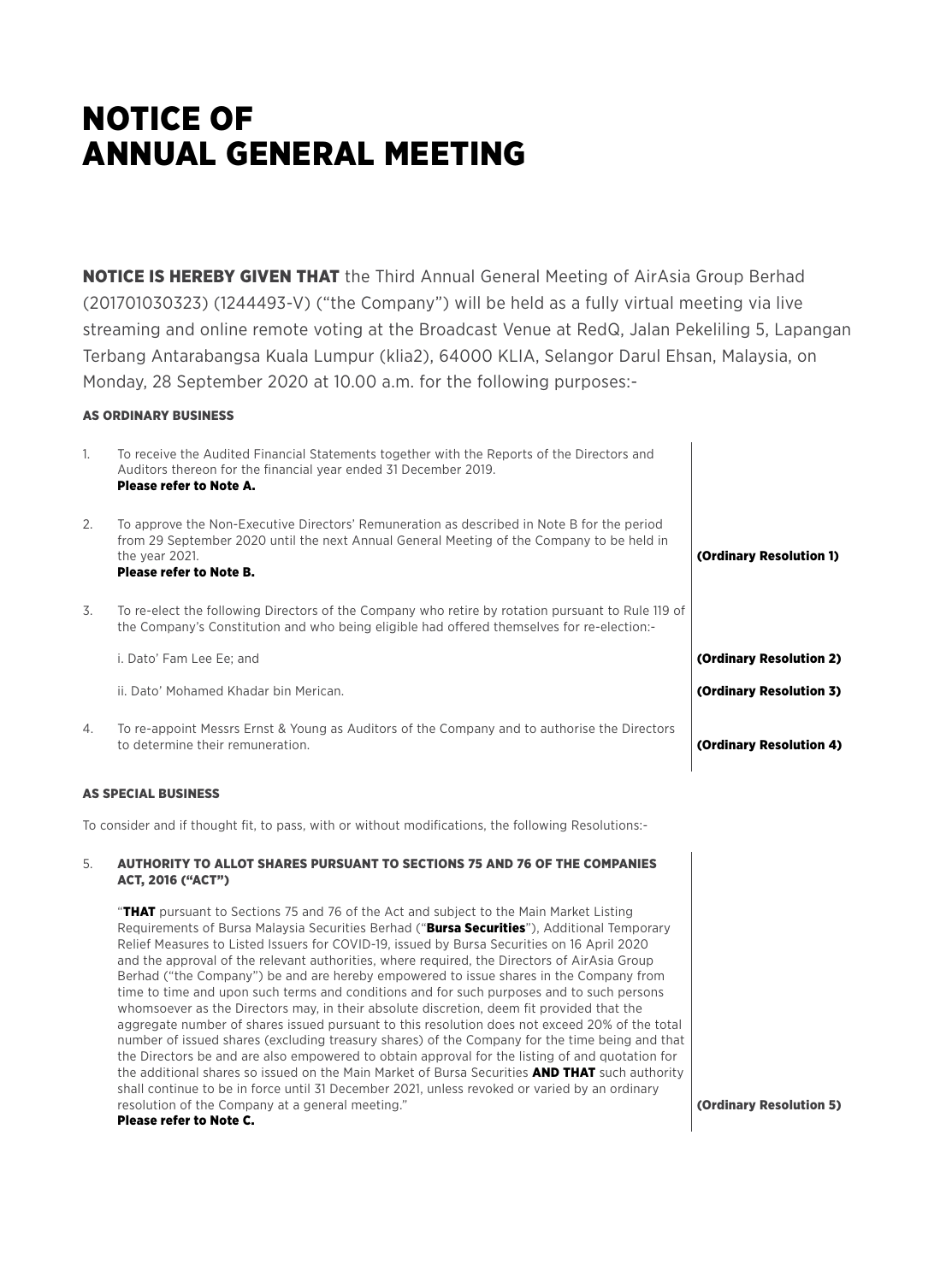### 6. PROPOSED RENEWAL OF EXISTING SHAREHOLDERS' MANDATE AND NEW SHAREHOLDERS' MANDATE FOR RECURRENT RELATED PARTY TRANSACTIONS OF A REVENUE OR TRADING NATURE ("PROPOSED MANDATE")

"THAT approval be and is hereby given for the renewal of existing shareholders' mandate and new shareholders' mandate for AirAsia Group Berhad ("the Company") to enter into recurrent related party transactions of a revenue or trading nature with the related parties ("Recurrent Related Party Transactions") as set out in Section 2.3 of the Circular to Shareholders dated 29 July 2020 ("Circular"), subject further to the following:-

- i. the Recurrent Related Party Transactions are entered into in the ordinary course of business which are:
	- (a) necessary for the day-to-day operations;
	- (b) on normal commercial terms and transaction price which are not more favourable to the related parties than those generally available to the public;
	- (c) undertaken on arm's length basis; and
	- (d) not to the detriment of the minority shareholders of the Company;
- ii. the shareholders' mandate is subject to annual renewal and this shareholders' mandate shall only continue to be in full force until:
	- (a) the conclusion of the next Annual General Meeting (" $AGM$ ") of the Company following the AGM at which this shareholders' mandate is approved, at which time it will lapse, unless by an ordinary resolution passed at that AGM, such authority is renewed;
	- (b) the expiration of the period within which the next AGM after the date is required to be held pursuant to Section 340(2) of the Companies Act, 2016 ("Act") (but shall not extend to such extension as may be allowed pursuant to Section 340(4) of the Act); or
	- (c) revoked or varied by ordinary resolution passed by the shareholders of the Company in a general meeting of the Company,

whichever is the earliest.

THAT the Directors of the Company and/or any one of them be and are hereby authorised to complete and do all such acts and things and take all such steps and to execute all such transactions, deeds, agreements, arrangements and/or undertakings as the Directors in their discretion deem fit, necessary, expedient and/or appropriate in the best interest of the Company in order to implement, finalise and give full effect to the Recurrent Related Party Transactions with full powers to assent to any modifications, variations and/or amendments thereto.

AND THAT as the estimates given for the Recurrent Related Party Transactions specified in Section 2.3 of the Circular being provisional in nature, the Directors of the Company and/or any one of them be and are hereby authorised to agree to the actual amount or amounts thereof provided always that such amount or amounts comply with the procedures set out in Section 2.6 of the Circular."

Please refer to Note D.

(Ordinary Resolution 6)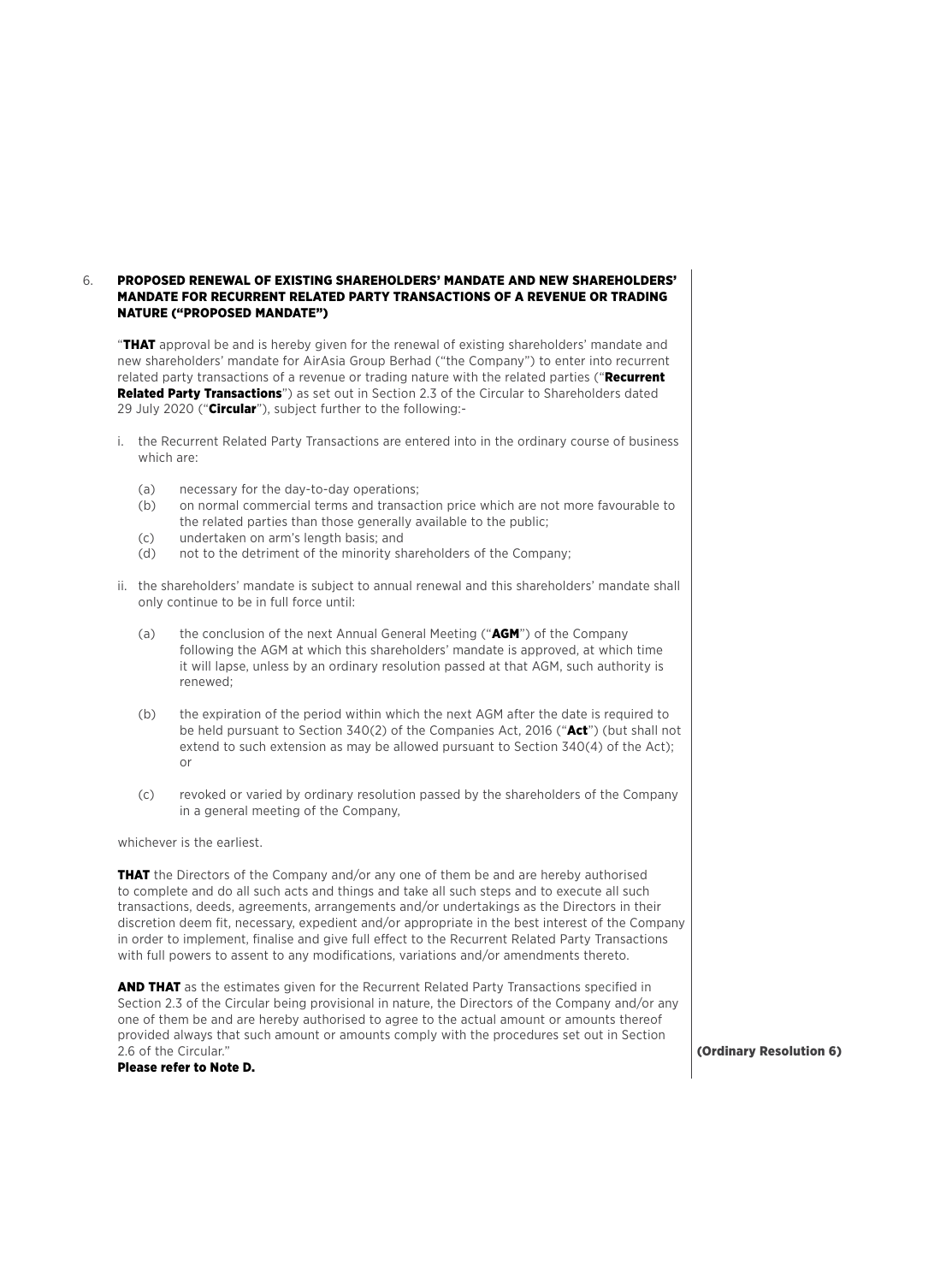### 7. PROPOSED RENEWAL OF SHARE BUY-BACK AUTHORITY OF AIRASIA GROUP BERHAD ("THE COMPANY")

"THAT subject always to the Companies Act, 2016 ("Act"), the Constitution of the Company, the Main Market Listing Requirements of Bursa Malaysia Securities Berhad ("Bursa Securities") ("Listing Requirements") and all other applicable laws, guidelines, rules and regulations, the Company be and is hereby authorised, to the fullest extent permitted by law, to purchase such number of issued shares in the Company as may be determined by the Directors of the Company from time to time through Bursa Securities upon such terms and conditions as the Directors may deem fit and expedient in the best interest of the Company provided that:

- i. the aggregate number of issued shares in the Company ("Shares") purchased ("Purchased **Shares**") or held by the Company pursuant to this resolution does not exceed ten per cent (10%) of the total number of issued shares of the Company at any point in time; and
- ii. the maximum amount of funds to be allocated by the Company for the purpose of purchasing its Shares shall not exceed the amount of the retained profits of the Company at the time of the purchase,

### ("Proposed Share Buy-Back").

**THAT** the authority to facilitate the Proposed Share Buy-Back will commence immediately upon passing of this ordinary resolution and will continue to be in force until:

- a. the conclusion of the next Annual General Meeting ("AGM") of the Company, following at which time the authority shall lapse, unless the authority is renewed by ordinary resolution passed at that meeting, either unconditionally or subject to conditions; or
- b. the expiration of the period within which the next AGM of the Company is required by law to be held; or
- c. the authority is revoked or varied by ordinary resolution passed by the shareholders of the Company at a general meeting,

whichever occurs first, but shall not prejudice the completion of purchase(s) by the Company of its own Shares before the aforesaid expiry date and, in any event, in accordance with the provisions of the Act, Constitution of the Company, Listing Requirements and any applicable laws, rules, regulations, orders, guidelines and requirements issued by any relevant authorities.

**THAT** the Directors of the Company be and are hereby authorised, at their discretion, to deal with the Purchased Shares until all the Purchased Shares have been dealt with by the Directors in the following manner as may be permitted by the Act, Listing Requirements, applicable laws, rules, regulations, guidelines, requirements and/or orders of any relevant authorities for the time being in force:

- i. To cancel all or part of the Purchased Shares;
- ii. To retain all or part of the Purchased Shares as treasury shares;
- iii. To distribute all or part of the Purchased Shares as dividends to shareholders;
- iv. To resell all or part of the Purchased Shares on Bursa Securities in accordance with the relevant rules of Bursa Securities;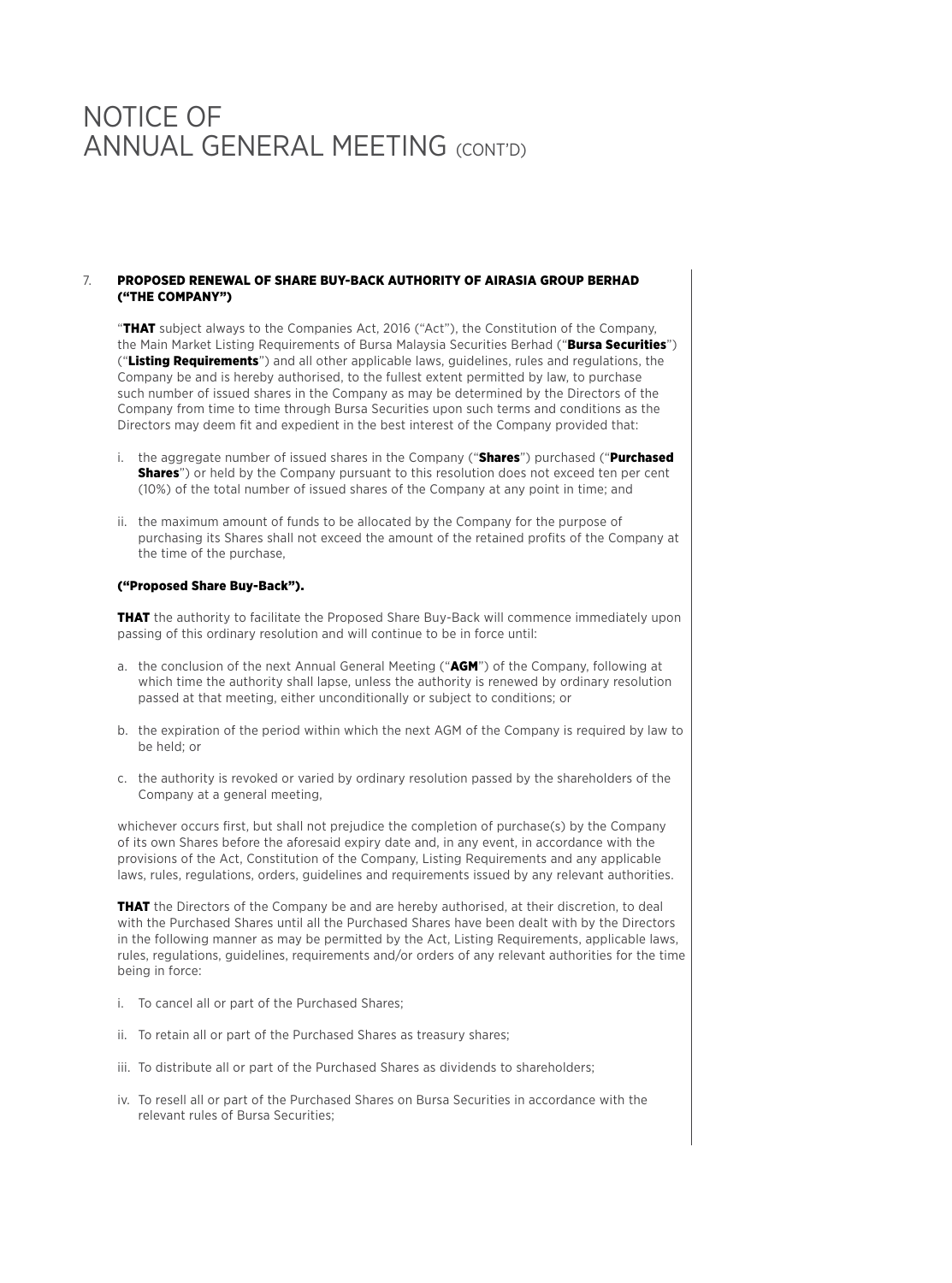|    | v. To transfer all or part of the Purchased Shares for the purposes of or under an employees'<br>share scheme:                                                                                                                                                                                                                                                                                                                                                                                                                                                                                                                                                                                                                                                                                                                                                                                           |                               |
|----|----------------------------------------------------------------------------------------------------------------------------------------------------------------------------------------------------------------------------------------------------------------------------------------------------------------------------------------------------------------------------------------------------------------------------------------------------------------------------------------------------------------------------------------------------------------------------------------------------------------------------------------------------------------------------------------------------------------------------------------------------------------------------------------------------------------------------------------------------------------------------------------------------------|-------------------------------|
|    | vi. To transfer all or part of the Purchased Shares as purchase consideration; and/or                                                                                                                                                                                                                                                                                                                                                                                                                                                                                                                                                                                                                                                                                                                                                                                                                    |                               |
|    | vii. In any other manner as may be prescribed by applicable laws and/or regulations and<br>guidelines applied from time to time by Bursa Securities, and/or any other relevant authority<br>for the time being in force,                                                                                                                                                                                                                                                                                                                                                                                                                                                                                                                                                                                                                                                                                 |                               |
|    | <b>AND THAT</b> the Directors of the Company be and are hereby authorised to take all such steps<br>as are necessary or expedient (including without limitation, the opening and maintaining of<br>central depository account(s) under the Securities Industry (Central Depositories) Act, 1991,<br>and to enter into or execute, on behalf of the Company, any instrument, agreement and/or<br>arrangement with any person, and with full power to assent to any condition, modification,<br>variation and/or amendment as may be imposed by Bursa Securities or any relevant regulatory<br>authority, and/or as may be required in the best interest of the Company and to take all<br>such steps as the Directors may deem fit, necessary and expedient in the best interest of the<br>Company in order to implement, finalise and give full effect to the purchase by the Company of<br>its Shares." |                               |
|    | <b>Please refer to Note E.</b>                                                                                                                                                                                                                                                                                                                                                                                                                                                                                                                                                                                                                                                                                                                                                                                                                                                                           | (Ordinary Resolution 7)       |
| 8. | <b>SPECIAL RESOLUTION</b><br>PROPOSED ALTERATION OR AMENDMENTS TO THE CONSTITUTION OF AIRASIA GROUP<br><b>BERHAD ("THE COMPANY")</b>                                                                                                                                                                                                                                                                                                                                                                                                                                                                                                                                                                                                                                                                                                                                                                     |                               |
|    | "THAT the proposed alteration or amendments to the existing Rules 70, 94, 96 and 184 of the<br>Constitution of the Company, as annexed herewith as Appendix A, be and are hereby approved<br>and adopted, with immediate effect.                                                                                                                                                                                                                                                                                                                                                                                                                                                                                                                                                                                                                                                                         |                               |
|    | <b>AND THAT</b> the Directors of the Company be and are hereby authorised to assent to any<br>conditions, modification, variation and/or amendments as may be required by any relevant<br>authorities, and to do all acts and things and take all such steps as may be considered necessary<br>to give full effect to the foregoing."<br><b>Please refer to Note F.</b>                                                                                                                                                                                                                                                                                                                                                                                                                                                                                                                                  | <b>(Special Resolution 1)</b> |
|    | <b>OTHER ORDINARY BUSINESS</b>                                                                                                                                                                                                                                                                                                                                                                                                                                                                                                                                                                                                                                                                                                                                                                                                                                                                           |                               |
| 9. | To transact any other business of which due notice shall have been given.                                                                                                                                                                                                                                                                                                                                                                                                                                                                                                                                                                                                                                                                                                                                                                                                                                |                               |

By Order of the Board

REBECCA KONG SAY TSUI (MAICSA 7039304) (SSM PC No.: 202008001003)

Company Secretary Kuala Lumpur 29th day of July, 2020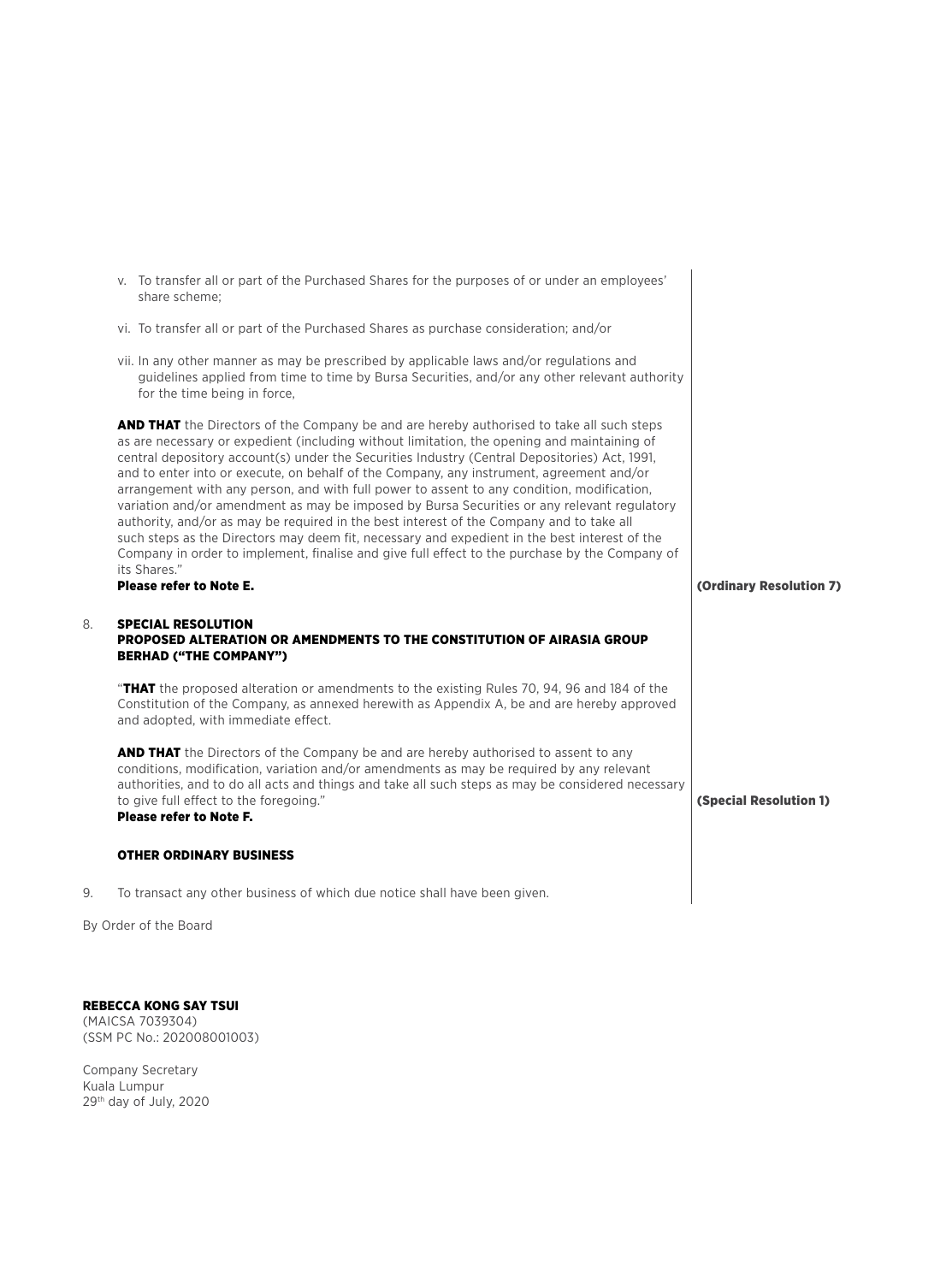### VIRTUAL AGM

- 1. As part of the measures taken by the Company to curb the spread of COVID-19 and taking into consideration the paramount safety and well-being of the members of the Company, the Third Annual General Meeting of the Company ("3<sup>rd</sup> AGM") will be held as a fully virtual meeting via live streaming and online Remote Participation and Voting Facilities ("RPV") provided by Tricor Investor & Issuing House Services Sdn. Bhd. via its TIIH Online website at https://tiih.online. This is also in line with the revised Guidance Note on the Conduct of General Meetings for Listed Issuers issued by the Securities Commission Malaysia on 15 July 2020 (including any amendments that may be made from time to time) ("Guidance Note"). Please follow the procedures as set out in the **Administrative Note** which is available at the Company's website at www.airasia.com/aagbir.
- 2. The Broadcast Venue is strictly for the purpose of complying with Section 327(2) of the Companies Act 2016 and Guidance Note which require the Chairperson of the meeting to be present at the main venue of the meeting.
- 3. Members and/or proxy(ies) and/or corporate representative(s) and/or attorney(s) WILL NOT BE ALLOWED to be physically present at the Broadcast Venue on the day of the 3<sup>rd</sup> AGM, instead are to attend, speak (including posing questions to the Board of Directors via real time submission of typed texts) and vote (collectively, "participate") remotely at the 3<sup>rd</sup> AGM via the RPV provided by Tricor Investor & Issuing House Services Sdn. Bhd.

### NOTES ON APPOINTMENT OF PROXY

- 1. Pursuant to the Securities Industry (Central Depositories) (Foreign Ownership) Regulations 1996 and Rule 41(a) of the Company's Constitution, only those Foreigners (as defined in the Constitution) who hold shares up to the current prescribed foreign ownership limit of 45.0% of the total number of issued shares of the Company, on a first-in-time basis based on the Record of Depositors to be used for the forthcoming Annual General Meeting ("AGM" or "the Meeting"), shall be entitled to vote. A proxy appointed by a Foreigner not entitled to vote, will similarly not be entitled to vote. Consequently, all such disenfranchised voting rights shall be automatically vested in the Chairman of the AGM.
- 2. A member must be registered in the Record of Depositors at 5.00 p.m. on 18 September 2020 ("General Meeting Record of Depositors") in order to attend and vote at the Meeting. A depositor shall not be regarded as a member entitled to attend the Meeting and to speak and vote thereat unless his name appears in the General Meeting Record of Depositors. Any changes in the entries on the Record of Depositors after the abovementioned date and time shall be disregarded in determining the rights of any person to attend and vote at the Meeting.
- 3. A member entitled to attend and vote is entitled to appoint not more than two (2) proxies (or in the case of a corporation, to appoint a representative(s) in accordance with Section 333 of the Companies Act, 2016) to attend and vote in his stead. There shall be no restriction as to the qualification of the proxy(ies).
- 4. The Proxy Form in the case of an individual shall be signed by the appointor or his attorney, and in the case of a corporation, either under its common seal or under the hand of an officer or attorney duly authorised.
- 5. Where a member appoints two (2) proxies, the appointment shall be invalid unless he specifies the proportion of his shareholdings to be represented by each proxy.
- 6. Where a member of the Company is an exempt authorised nominee which holds ordinary shares in the Company for multiple beneficial owners in one securities account ("omnibus account"), there is no limit to the number of proxies which the exempt authorised nominee may appoint in respect of each omnibus account it holds.
- 7. The Proxy Form or other instruments of appointment shall not be treated as valid unless deposited at the Registered Office of the Company at Unit 30-01, Level 30, Tower A, Vertical Business Suite, Avenue 3, Bangsar South, No. 8, Jalan Kerinchi, 59200 Kuala Lumpur, Wilayah Persekutuan, Malaysia not less than forty-eight (48) hours before the time set for holding the Meeting. Faxed copies of the duly executed form of proxy are not acceptable.
- 8. Pursuant to Paragraph 8.29A(1) of the Main Market Listing Requirements of Bursa Malaysia Securities Berhad, all resolutions set out in this Notice will be put to vote by way of poll.
- 9. By submitting an instrument appointing a proxy(ies) and/or corporate representative(s) and/or attorney(s) to attend, speak and vote at the AGM and/or any adjournment thereof, a member of the Company (i) consents to the collection, use and disclosure of the member's personal data by the Company (or its agents) for the purpose of the processing and administration by the Company (or its agents) of proxies and representatives appointed for the AGM (including any adjournment thereof) and the preparation and compilation of the attendance lists, minutes and other documents relating to the AGM (including any adjournment thereof), and in order for the Company (or its agents) to comply with any applicable laws, listing rules, regulations and/or guidelines (collectively, the "Purposes"), (ii) warrants that where the member discloses the personal data of the member's proxy(ies) and/or representative(s) to the Company (or its agents), the member has obtained the prior consent of such proxy(ies) and/or representative(s) for the collection, use and disclosure by the Company (or its agents) of the personal data of such proxy(ies) and/or representative(s) for the Purposes, and (iii) agrees that the member will indemnify the Company in respect of any penalties, liabilities, claims, demands, losses and damages as a result of the member's breach of warranty.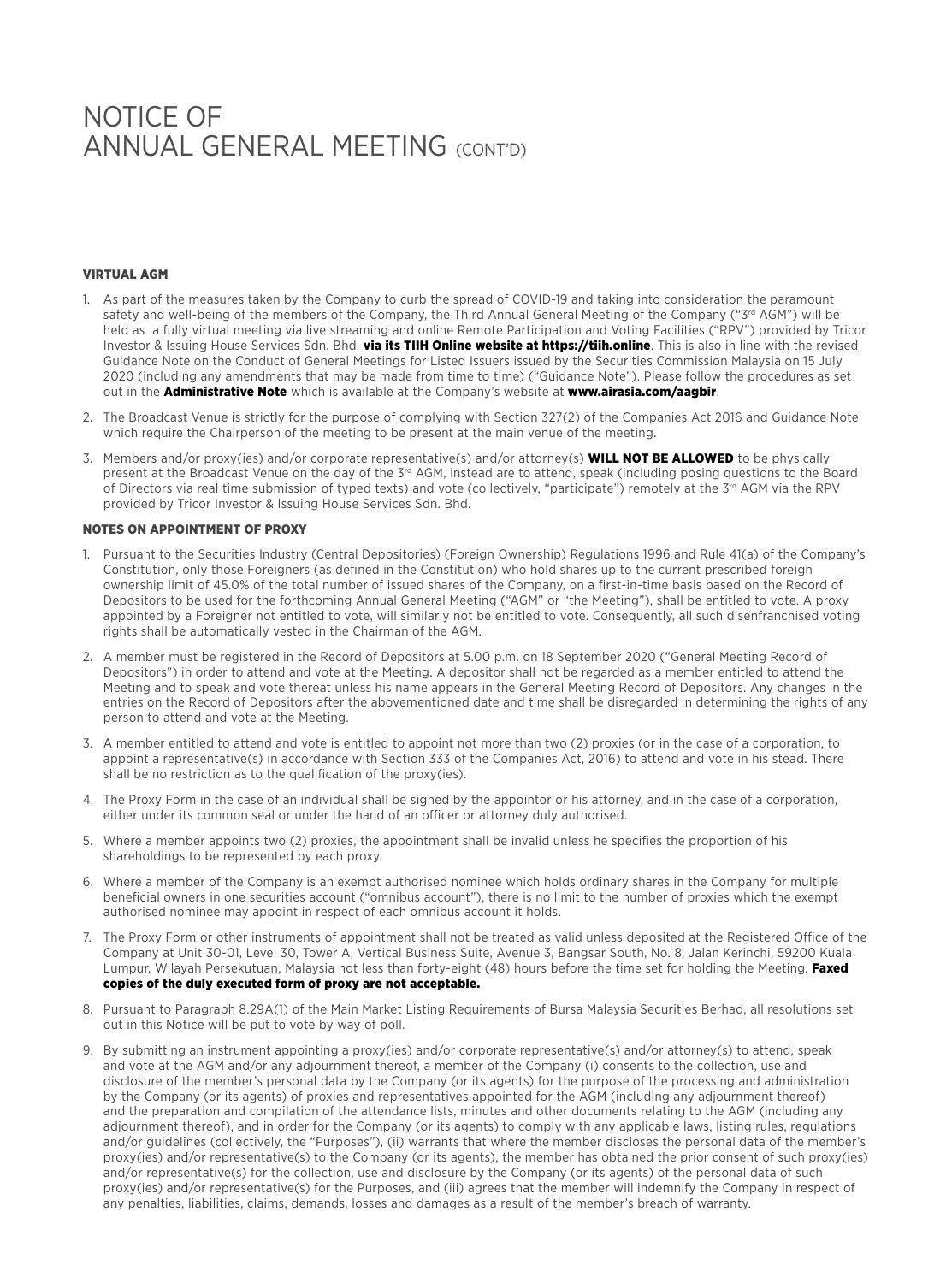### EXPLANATORY NOTES:

### A. Audited Financial Statements together with the Reports of the Directors and Auditors thereon for the financial year ended 31 December 2019

This Agenda item is meant for discussion only in accordance with Sections 248(2) and 340(1) of the Companies Act, 2016 ("the Act"). The audited financial statements do not require the formal approval of shareholders and hence, the matter will not be put forward for voting.

### B. To approve the Non-Executive Directors' Remuneration for the period from 29 September 2020 until the next Annual General Meeting ("AGM") of the Company to be held in the year 2021 (Ordinary Resolution 1)

The Nomination and Remuneration Committee had recommended and the Board of Directors affirmed that the Non-Executive Directors' Remuneration for the period from 29 September 2020 until the next AGM of the Company to be held in the year 2021 shall remain unchanged as per the financial year ended 31 December 2019, as shown below:-

| <b>Non-Executive Directors' Fees</b><br>(per annum) | <b>Non-Executive Chairman</b><br>(RM) | <b>Per Non-Executive</b><br>Director/Per other<br><b>Committee Member</b><br>(RM) |
|-----------------------------------------------------|---------------------------------------|-----------------------------------------------------------------------------------|
| Board of Directors                                  | N/A                                   | 262.500                                                                           |
| Audit Committee                                     | 75,000                                | 60,000                                                                            |
| Nomination and Remuneration Committee               | 55,000                                | 35,000                                                                            |
| Safety Review Board                                 | 55,000                                | 35,000                                                                            |
| Risk Management Committee                           | 55,000                                | 35,000                                                                            |

| <b>Non-Executive Directors' Benefits</b><br>(per attendance by each Director or committee member)                            | <b>Board of Directors</b><br>(RM) | <b>Board Committees</b><br>(RM)                                        |
|------------------------------------------------------------------------------------------------------------------------------|-----------------------------------|------------------------------------------------------------------------|
| Meeting allowance                                                                                                            | 2.000                             | 2.000                                                                  |
| <b>Other Non-Executive Directors' Benefits</b>                                                                               |                                   |                                                                        |
| Insurance premiums on medical coverage, and other claimable<br>expenses incurred in the course of carrying out their duties. |                                   | Up to a total amount of RM100,000 for all Non-<br>Executive Directors. |

The shareholders' approval being sought under **Ordinary Resolution 1** is for the payment of the remuneration to Non-Executive Directors for the period from 29 September 2020 up to the next AGM of the Company in accordance with the remuneration structure as set out above and to authorise the Directors to disburse the fees on a monthly basis.

In view of the current difficult economic circumstances facing the airline industry, the Non-Executive Directors of the Company had voluntarily offered to receive a 50% reduction in their fees for the period from 1 May 2020 up to the date of the forthcoming AGM and will continue with such reduction, subject to the shareholders' approval on the above-mentioned remuneration structure until such time that the Company's financial performance improves significantly, or up to the next AGM of the Company, whichever is earlier.

#### C. Authority to allot shares pursuant to Sections 75 and 76 of the Act (Ordinary Resolution 5)

The Company had at its Second AGM held on 27 June 2019 ("2<sup>nd</sup> AGM"), obtained a general mandate pursuant to Sections 75 and 76 of the Act from its shareholders, to empower the Directors to issue shares in the Company from time to time and upon such terms and conditions and for such purposes and to such persons whomsoever as the Directors may, in their absolute discretion, deem fit provided that the aggregate number of shares issued does not exceed 10% of the total number of issued shares (excluding treasury shares) of the Company at any point of time ("10% General Mandate"). The 10% General Mandate would expire at the conclusion of the forthcoming AGM.

As at the date of this Notice, the Company has not issued any new shares under the 10% General Mandate obtained in its 2<sup>nd</sup> AGM.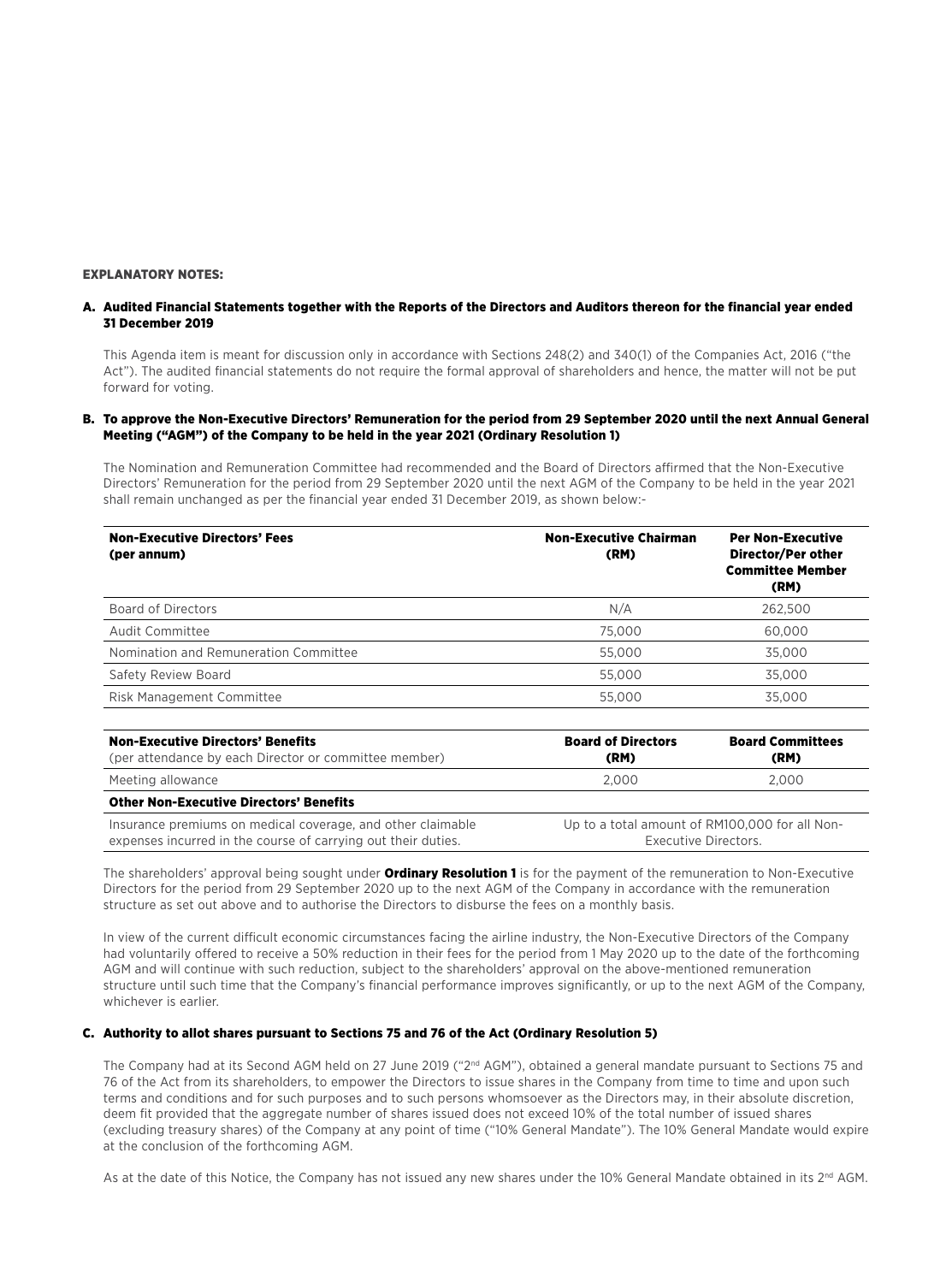### Notice of ANNUAL GENERAL MEETING (CONT'D)

**Ordinary Resolution 5** has been proposed for the purpose of renewing the general mandate for issuance of shares by the Company pursuant to Sections 75 and 76 of the Act as well as the Additional Temporary Relief Measures to listed corporations for COVID-19, issued by Bursa Securities via its letter dated 16 April 2020, amongst others, an increase in general mandate limit for new issues of securities to not more than 20% of the total number of issued shares of the Company for the time being ("20% General Mandate"). Pursuant to the 20% General Mandate, Bursa Securities has also mandated that the 20% General Mandate may be utilised by a listed corporation to issue new securities until 31 December 2021 ("Extended Utilisation Period"). The Board of Directors would like to procure the shareholders' approval for the 20% General Mandate, inclusive of the Extended Utilisation Period, pursuant to Section 76(4) of the Act, at the forthcoming AGM of the Company.

Ordinary Resolution 5, if passed, will empower the Directors of the Company authority to issue ordinary shares in the Company at their discretion without having to first convene another general meeting provided that the aggregate number of the shares issued does not exceed 20% of the total number of issued shares of the Company at any point of time. The 20% General Mandate, if granted at this AGM, unless revoked or varied by the Company in a general meeting, would expire on 31 December 2021.

The 20% General Mandate, if granted, will provide the flexibility to the Company for any future fund raising activities, including but not limited to further placing of shares for the purposes of funding future investment project(s), repayment of bank borrowing(s), working capital and/or acquisition(s) and thereby reducing administrative time and costs associated with the convening of additional shareholders meeting(s).

### The Board of Directors' Statement

The Board of Directors of the Company, after due consideration, is of the view that, in light of the unprecedented challenges faced by the Company and the airline industry arising from the COVID-19 outbreak worldwide, the 20% General Mandate is one of the most appropriate avenues of fund raising for the Company at this juncture. The 20% General Mandate will provide the Company further flexibility to raise funds expeditiously, compared to bank borrowing(s) which would incur interest cost(s). Any funds raised from this 20% General Mandate is expected to be used for general working capital purposes, repayment of existing borrowings and to defray any applicable expenses for the placement under the 20% General Mandate.

The Board of Directors, having considered the current and prospective financial position, needs and capacity of the Company, is of the view that the 20% General Mandate is in the best interest of the Company and its shareholders.

### D. Proposed Renewal of Existing Shareholders' Mandate and New Shareholders' Mandate for Recurrent Related Party Transactions of a Revenue or Trading Nature ("Proposed Mandate") (Ordinary Resolution 6)

**Ordinary Resolution 6**, if passed, will allow the Group to enter into Recurrent Related Party Transactions of a revenue or trading nature pursuant to the provisions of the Main Market Listing Requirements of Bursa Malaysia Securities Berhad. Please refer to the Circular to Shareholders dated 29 July 2020 for further information.

### E. Proposed Renewal of Share Buy-Back Authority of AirAsia Group Berhad ("the Company") (Ordinary Resolution 7)

**Ordinary Resolution 7**, if passed, will empower the Directors of the Company to purchase its own ordinary shares of up to 10% of the total number of issued shares of the Company through Bursa Malaysia Securities Berhad at any time within the time stipulated by utilising the funds allocated out of the retained profits of the Company based on the latest audited financial statements and/or the latest management accounts (where applicable) available at the time of the purchase. Details of the Proposed Share Buy-Back are contained in the Circular to Shareholders dated 29 July 2020.

#### F. Proposed Alteration or Amendments to the Constitution of AirAsia Group Berhad ("the Company") (Special Resolution 1)

The proposed amendments to the existing Rules 70, 94, 96 and 184 of the Constitution of the Company ("Proposed Amendments") are made mainly to have express constitutional provisions to allow remote participation at general meetings and the appointment of proxy(ies) and/or representative(s) to attend, speak and vote at any general meeting/meeting of members of the Company and/or any adjournment thereof to be lodged via electronic means, to enhance administrative efficiency.

The shareholders' approval is being sought under a **Special Resolution 1** for the Company to incorporate the Proposed Amendments into its existing Constitution, in accordance with Section 36(1) of the Act. The Proposed Amendments as per Appendix A, which is circulated together with the Notice of AGM dated 29 July 2020, shall take effect once the proposed Special Resolution 1 has been passed by a majority of not less than seventy-five per centum (75%) of the members who are entitled to vote and do vote in person or by proxy at the AGM.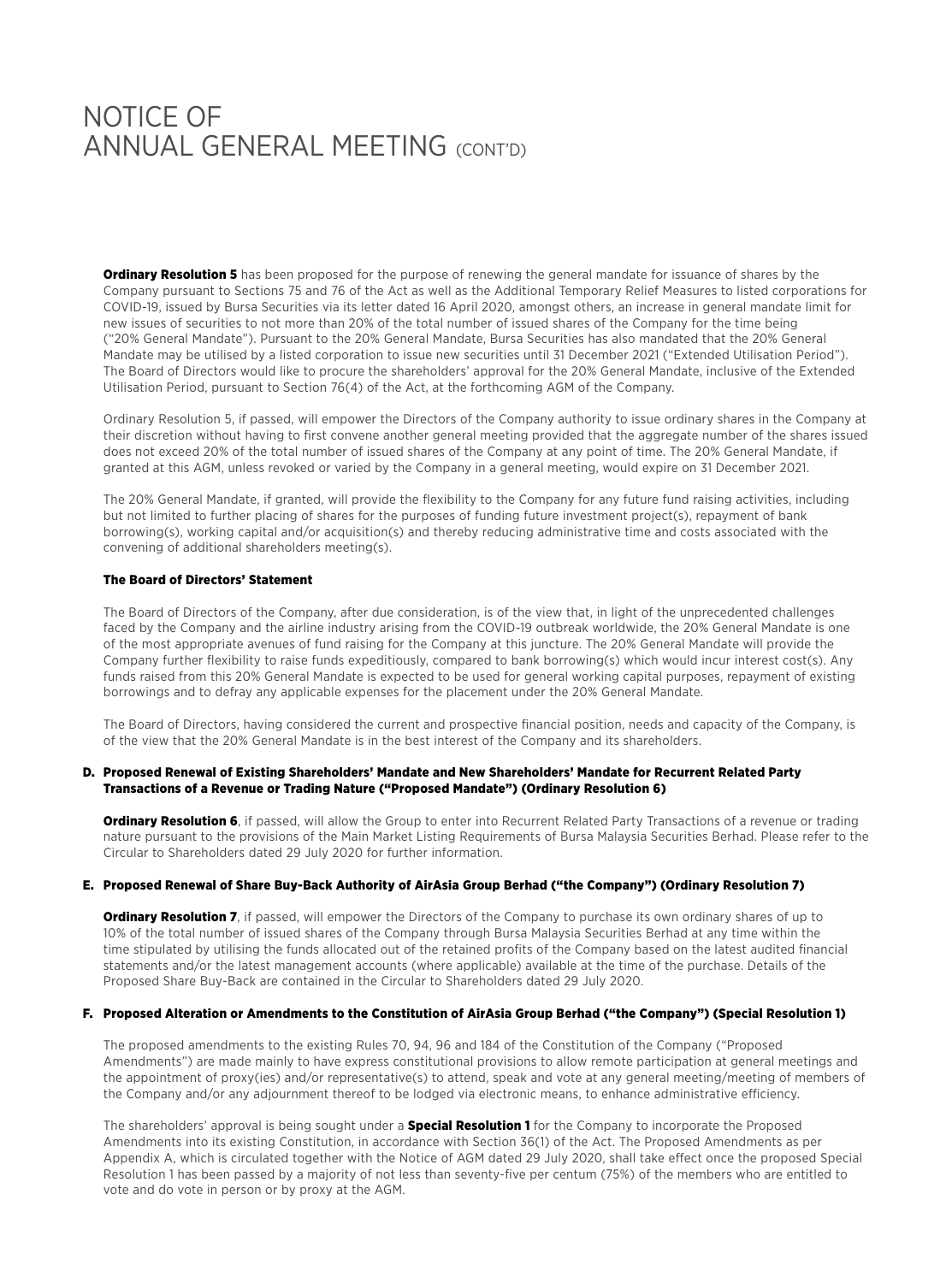### APPENDIX A

### PROPOSED ALTERATION OR AMENDMENTS TO THE CONSTITUTION OF AIRASIA GROUP BERHAD

[COMPANY NO.: 201701030323 (1244493-V)]

This is the Appendix A referred to in Agenda No. 8 of the Notice of Third Annual General Meeting ("AGM") of AirAsia Group Berhad dated 29 July 2020.

| Date and time of the AGM<br>Venue of the AGM | Monday, 28 September 2020 at 10.00 a.m.<br>Will be held as a fully virtual meeting via live streaming and online remote voting at the<br>Broadcast Venue at RedQ, Jalan Pekeliling 5, Lapangan Terbang Antarabangsa Kuala Lumpur |
|----------------------------------------------|----------------------------------------------------------------------------------------------------------------------------------------------------------------------------------------------------------------------------------|
|                                              | (klia2), 64000 KLIA, Selangor Darul Ehsan, Malaysia.                                                                                                                                                                             |

| <b>Rule</b><br>No. | <b>Existing Rule</b>                                                                                                                                                                                                                                                    |                                                    | <b>Rule</b><br>No. | <b>Proposed New Rule</b>                                                                                                                                                                                                                                                                                                                                                                                                                                                                                                                                                                                                                                                                                                                                                                                                                                                                                                                                                                             |                                                    |
|--------------------|-------------------------------------------------------------------------------------------------------------------------------------------------------------------------------------------------------------------------------------------------------------------------|----------------------------------------------------|--------------------|------------------------------------------------------------------------------------------------------------------------------------------------------------------------------------------------------------------------------------------------------------------------------------------------------------------------------------------------------------------------------------------------------------------------------------------------------------------------------------------------------------------------------------------------------------------------------------------------------------------------------------------------------------------------------------------------------------------------------------------------------------------------------------------------------------------------------------------------------------------------------------------------------------------------------------------------------------------------------------------------------|----------------------------------------------------|
| 70.                | The Company shall hold an annual<br>general meeting in every calendar<br>year in accordance with the Act to<br>transact matters prescribed by the<br>Act. All general meetings other than<br>annual general meetings shall be called<br>extraordinary general meetings. | Annual and<br>extraordinary<br>general<br>meetings | 70.                | (a) The Company shall hold an annual<br>general meeting in every calendar<br>year in accordance with the Act<br>to transact matters prescribed by<br>the Act. All general meetings other<br>than annual general meetings shall<br>be called extraordinary general<br>meetings;<br>(b) The main venue of all general<br>meetings shall be in Malaysia at<br>such time and place as the Board<br>of Directors shall determine. The<br>Chairman of the meeting shall be<br>present at that main venue of the<br>meeting; and<br>(c) The Company may convene a<br>general meeting at more than one<br>(1) venue using any electronic<br>means that enables the Members<br>of the Company to participate and<br>to exercise the Members' right to<br>speak and vote at the meeting. If<br>the general meeting is to be held in<br>two (2) or more places, the notice<br>of the general meeting shall specify<br>the electronic means or method that<br>will be used to facilitate the general<br>meeting. | Annual and<br>extraordinary<br>general<br>meetings |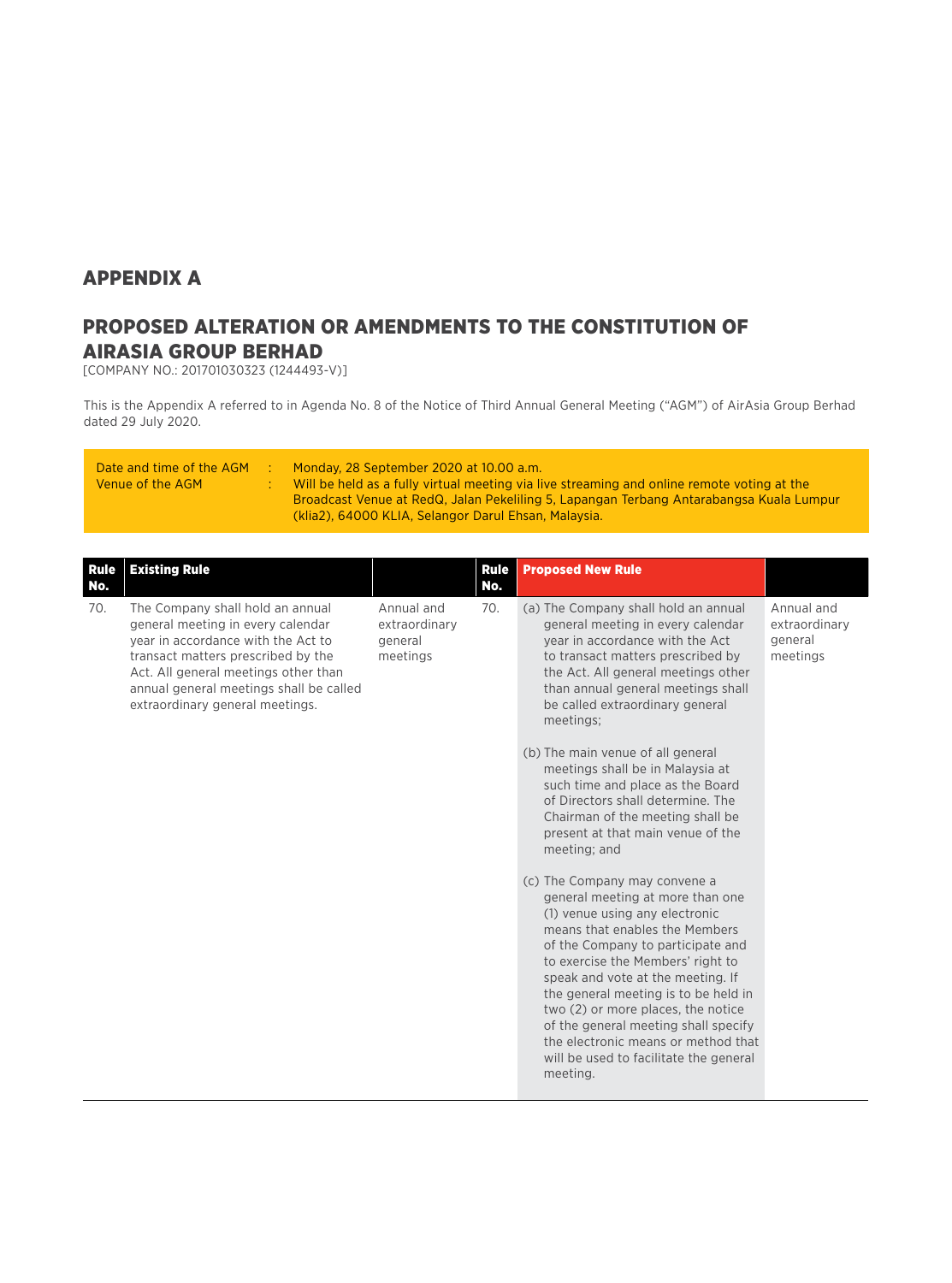| Rule<br>No. | <b>Existing Rule</b>                                                                                                                                                                                                                                                             |                     | <b>Rule</b><br>No. | <b>Proposed New Rule</b>                                                                                                                                                                                                                                                                                                     |                     |
|-------------|----------------------------------------------------------------------------------------------------------------------------------------------------------------------------------------------------------------------------------------------------------------------------------|---------------------|--------------------|------------------------------------------------------------------------------------------------------------------------------------------------------------------------------------------------------------------------------------------------------------------------------------------------------------------------------|---------------------|
| 94.         | An instrument appointing a proxy shall<br>be in writing, executed by or on behalf<br>of the appointor and shall be in the<br>following form (or in a form as near<br>to it as circumstances allow or in any<br>other form which is usual or which the<br>Directors may approve): | Proxy<br>instrument | 94.                | An instrument appointing a proxy shall<br>be in writing and executed by or on<br>behalf of the appointing Member and<br>shall be in the following form or in such<br>other permitted form (including the<br>electronic proxy appointment and voting<br>manner) as the Board of Directors may<br>determine from time to time: | Proxy<br>instrument |
|             | <b>AIRASIA GROUP BERHAD</b>                                                                                                                                                                                                                                                      |                     |                    | <b>AIRASIA GROUP BERHAD</b>                                                                                                                                                                                                                                                                                                  |                     |
|             | being a Member of the above Company<br>hereby appoint * the Chairman of the<br>to vote in my/our name and on my/<br>our behalf at the annual/extraordinary<br>general meeting of the Company to be<br>held on [date], and at any adjournment                                     |                     |                    | being a Member of the above Company<br>hereby appoint * the Chairman of the<br>our proxy(ies) to vote in my/our name<br>and on my/our behalf at the annual/<br>extraordinary general meeting of the                                                                                                                          |                     |
|             | of such meeting.<br>Dated:                                                                                                                                                                                                                                                       |                     |                    | Company to be held on [date], and at<br>any adjournment of such meeting.                                                                                                                                                                                                                                                     |                     |
|             | [Signature]                                                                                                                                                                                                                                                                      |                     |                    | Dated:<br>[Signature]                                                                                                                                                                                                                                                                                                        |                     |
|             |                                                                                                                                                                                                                                                                                  |                     |                    |                                                                                                                                                                                                                                                                                                                              |                     |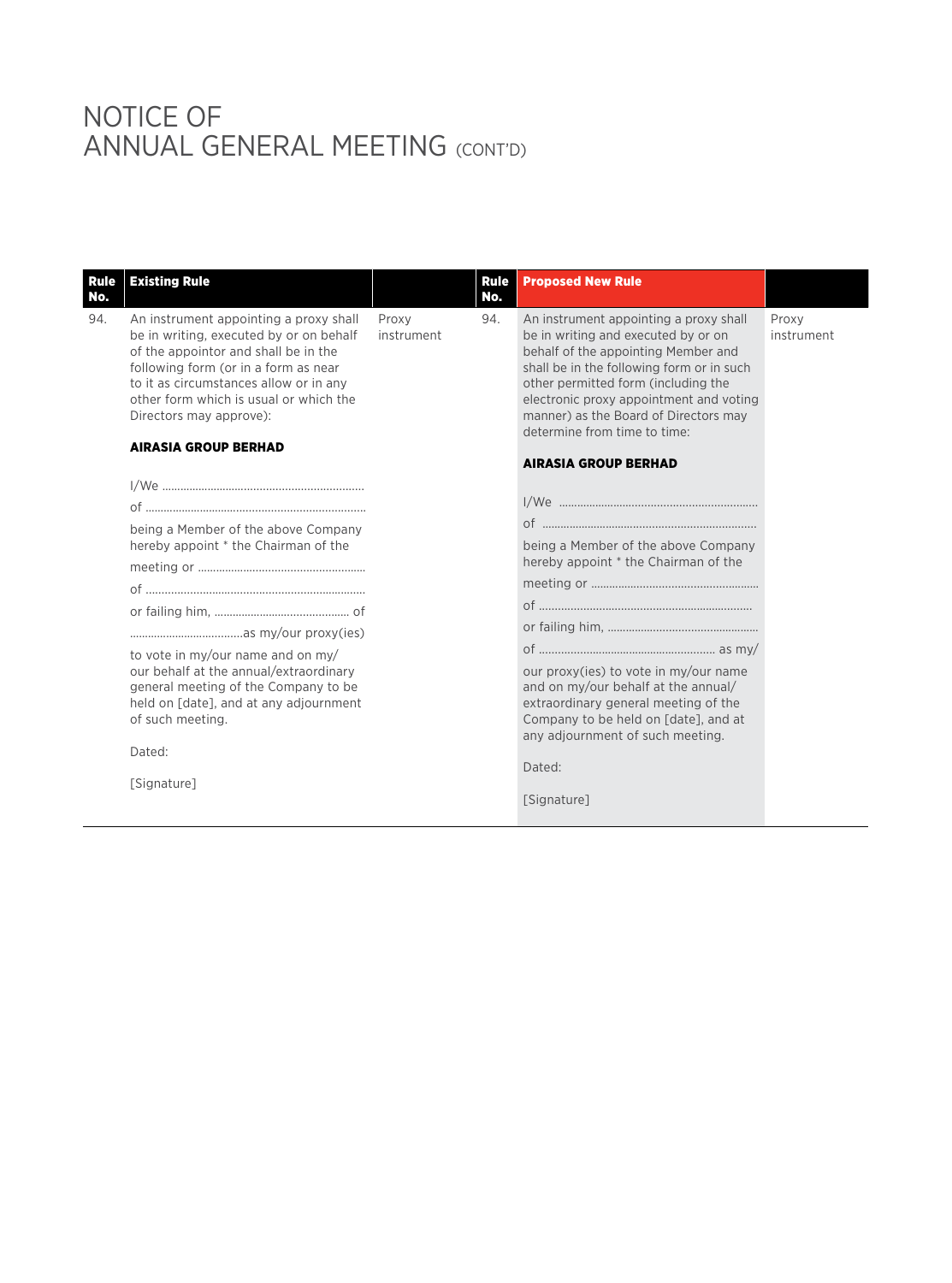| <b>Rule</b><br>No. | <b>Existing Rule</b>                                                                                                                                                                                                                                                                                                                                                                                                                                                                                                                                                                                                                                                                                                                                                                                                                                                                                                                                                                                                                                                                                                                                                                                                                                                                                                                                                                                                                                                                                                                                                                                                             |                                         | <b>Rule</b><br>No. | <b>Proposed New Rule</b>                                                                                                                                                                                                                                                                                                                                                                                                                                                                                                                                                                                                                                                                                                                                                                                                                                                                                                                                                                                                                                                                                                                                |                                         |
|--------------------|----------------------------------------------------------------------------------------------------------------------------------------------------------------------------------------------------------------------------------------------------------------------------------------------------------------------------------------------------------------------------------------------------------------------------------------------------------------------------------------------------------------------------------------------------------------------------------------------------------------------------------------------------------------------------------------------------------------------------------------------------------------------------------------------------------------------------------------------------------------------------------------------------------------------------------------------------------------------------------------------------------------------------------------------------------------------------------------------------------------------------------------------------------------------------------------------------------------------------------------------------------------------------------------------------------------------------------------------------------------------------------------------------------------------------------------------------------------------------------------------------------------------------------------------------------------------------------------------------------------------------------|-----------------------------------------|--------------------|---------------------------------------------------------------------------------------------------------------------------------------------------------------------------------------------------------------------------------------------------------------------------------------------------------------------------------------------------------------------------------------------------------------------------------------------------------------------------------------------------------------------------------------------------------------------------------------------------------------------------------------------------------------------------------------------------------------------------------------------------------------------------------------------------------------------------------------------------------------------------------------------------------------------------------------------------------------------------------------------------------------------------------------------------------------------------------------------------------------------------------------------------------|-----------------------------------------|
| 96.                | An instrument appointing a proxy or<br>(in the case of a power of attorney<br>appointing an attorney to or to (inter<br>alia) attend and vote at meetings or<br>polls) such power of attorney or a<br>notarially certified copy of such power<br>of attorney and (if required by any<br>Director) any authority under which<br>such proxy or power of attorney is<br>executed or a copy of such authority<br>certified notarially or in some other<br>way approved by the Directors shall<br>be deposited at the Office at least<br>forty-eight (48) hours before the time<br>for holding the meeting or adjourned<br>meeting at which the person named<br>in the instrument or power of attorney<br>proposes to vote; or<br>Such a power of attorney (or a<br>notarially certified copy of such<br>power of attorney) once deposited or<br>delivered in a manner so permitted<br>in relation to a meeting, adjourned<br>meeting or poll shall be deemed<br>deposited or delivered in a manner<br>so permitted in relation to all future<br>meetings, adjourned meetings and polls<br>for which such power of attorney is by<br>its terms valid. An instrument of proxy<br>or power of attorney shall be invalid<br>unless such instrument or power of<br>attorney (or a notarially certified copy<br>of such power of attorney) is deposited<br>or delivered in a manner so permitted.<br>A Member is not precluded from<br>attending the meeting in person after<br>lodging the instrument of appointing<br>the proxy, however, such attendance<br>shall automatically revoke the authority<br>granted to that Member's proxy. | Deposit or<br>delivery of<br>proxy etc. | 96.                | a) Subject to the Act and the Listing<br>Requirements, the Directors or any<br>agent of the Company so authorised<br>by the Directors, may accept the<br>appointment of proxy received via<br>electronic means on such terms<br>and subject to such conditions as<br>they consider fit. For the purpose of<br>this Rule, the Directors may require<br>such reasonable evidence that they<br>consider necessary to determine<br>and verify:<br>i) the identity of the Member and<br>the proxy; and<br>ii) where the proxy if appointed<br>by a person acting on behalf<br>of the Member, the authority<br>of that person to make the<br>appointment.<br>b) Without prejudice to Rule 96(a),<br>the appointment of a proxy via<br>electronic means must be received<br>at the electronic address specified<br>by the Company in any of the<br>following sources and shall be<br>subject to any terms, conditions or<br>limitations specified therein:<br>i) The notice calling the meeting;<br>ii) The instrument of proxy sent out<br>by the Company in relation to<br>the meeting: or<br>iii) The website maintained by or on<br>behalf of the Company. | Deposit or<br>delivery of<br>proxy etc. |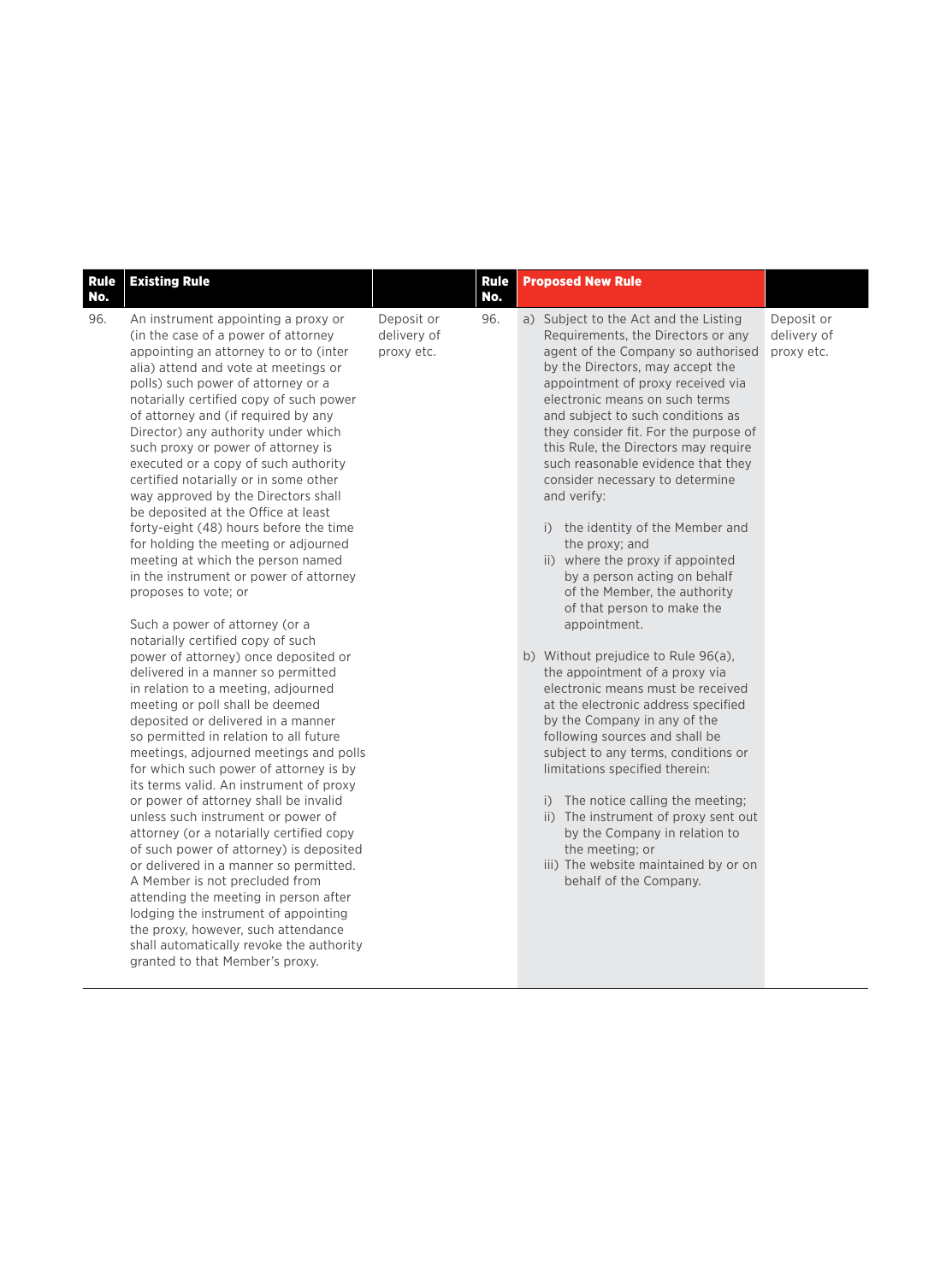| <b>Rule</b><br>No. | <b>Existing Rule</b> | <b>Rule</b><br>No. | <b>Proposed New Rule</b>                                                                                                                                                                                                                                                                                                                                                                                                                                                                                                                                                                                                                                                                                                                                                                                                                                                                                     |  |
|--------------------|----------------------|--------------------|--------------------------------------------------------------------------------------------------------------------------------------------------------------------------------------------------------------------------------------------------------------------------------------------------------------------------------------------------------------------------------------------------------------------------------------------------------------------------------------------------------------------------------------------------------------------------------------------------------------------------------------------------------------------------------------------------------------------------------------------------------------------------------------------------------------------------------------------------------------------------------------------------------------|--|
|                    |                      |                    | c) An instrument appointing a proxy<br>or (in the case of a power of<br>attorney appointing an attorney to<br>or to (inter alia) attend and vote<br>at meetings or polls) such power<br>of attorney or a notarially certified<br>copy of such power of attorney and<br>(if required by any Director) any<br>authority under which such proxy<br>or power of attorney is executed or<br>a copy of such authority certified<br>notarially or in some other way<br>approved by the Directors shall<br>be deposited at the Office, or in<br>the case of the appointment of a<br>proxy via electronic means, at the<br>electronic address specified by the<br>Company pursuant to Rule 96(b), at<br>least forty-eight (48) hours before<br>the time for holding the meeting<br>or adjourned meeting at which the<br>person named in the instrument or<br>power of attorney proposes to vote;<br>or                |  |
|                    |                      |                    | d) Such a power of attorney (or a<br>notarially certified copy of such<br>power of attorney) once deposited<br>or delivered in a manner so<br>permitted in relation to a meeting,<br>adjourned meeting or poll shall be<br>deemed deposited or delivered in<br>a manner so permitted in relation<br>to all future meetings, adjourned<br>meetings and polls for which such<br>power of attorney is by its terms<br>valid. An instrument of proxy or<br>power of attorney shall be invalid<br>unless such instrument or power of<br>attorney (or a notarially certified<br>copy of such power of attorney)<br>is deposited or delivered in a<br>manner so permitted. A Member is<br>not precluded from attending the<br>meeting in person after lodging the<br>instrument of appointing the proxy,<br>however, such attendance shall<br>automatically revoke the authority<br>granted to that Member's proxy. |  |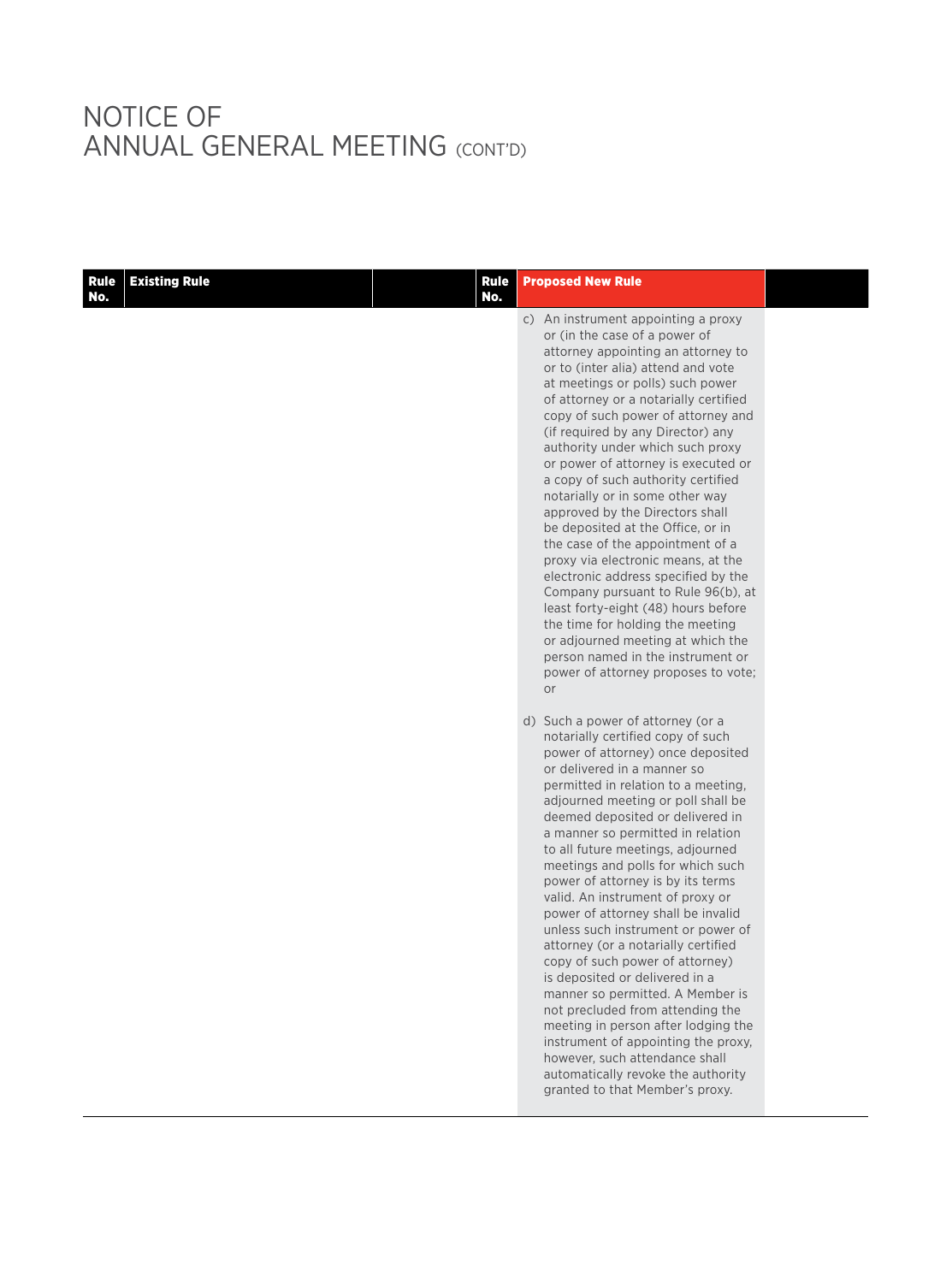| <b>Rule</b><br>No. | <b>Existing Rule</b>                                                                                                                                                                                           |                                | <b>Rule</b><br>No. | <b>Proposed New Rule</b>                                                                                                                                                                                                                                          |                                |
|--------------------|----------------------------------------------------------------------------------------------------------------------------------------------------------------------------------------------------------------|--------------------------------|--------------------|-------------------------------------------------------------------------------------------------------------------------------------------------------------------------------------------------------------------------------------------------------------------|--------------------------------|
| 184                | (a) A notice or document shall be<br>deemed given:                                                                                                                                                             | Deemed giving<br>of notice etc | 184.               | (a) A notice or document shall be<br>deemed given:                                                                                                                                                                                                                | Deemed giving<br>of notice etc |
|                    | (i) (in the case of post or courier)<br>on being posted or despatched;<br>(ii) (in the case of delivery by hand)<br>on delivery.                                                                               |                                |                    | (in the case of post or<br>(i)<br>courier) on being posted or<br>despatched;<br>(ii) (in the case of delivery by<br>hand) on delivery.                                                                                                                            |                                |
|                    | (b) A notice shall also be deemed given:                                                                                                                                                                       |                                |                    | (b) A notice shall also be deemed given:                                                                                                                                                                                                                          |                                |
|                    | (i) (in the case of telex, facsimile,<br>telegram, electronic mail<br>or other methods of (apart<br>from those referred to above)<br>communicating writing in<br>visible form) on despatch or<br>transmission: |                                |                    | (in the case of telex, facsimile,<br>(i)<br>telegram, electronic mail<br>or other methods of (apart<br>from those referred to above)<br>communicating writing in<br>visible form) on despatch or<br>transmission:                                                 |                                |
|                    | (ii) (in the case of an advertisement<br>referred to in Rule 181) on the<br>day on which the advertisement<br>appears in the relevant national<br>daily newspaper.                                             |                                |                    | (ii) (in the case of an<br>advertisement referred to in<br>Rule 181) on the day on which<br>the advertisement appears<br>in the relevant national daily                                                                                                           |                                |
|                    | (c) A notice or document shall be<br>deemed:                                                                                                                                                                   |                                |                    | newspaper.                                                                                                                                                                                                                                                        |                                |
|                    | (i) posted on a certain date if it<br>is proven that an envelope                                                                                                                                               |                                |                    | (c) A notice or document shall be<br>deemed:                                                                                                                                                                                                                      |                                |
|                    | containing a notice was properly<br>addressed prepaid and put in the<br>post on that date;<br>(ii) despatched by courier on a<br>certain date if on that date it is                                            |                                |                    | posted on a certain date if it<br>(i)<br>is proven that an envelope<br>containing a notice was<br>properly addressed prepaid<br>and put in the post on that<br>date;                                                                                              |                                |
|                    | left at an office of the person,<br>body or company carrying<br>out the courier service or it is<br>collected by an employee or<br>representative of such person,<br>body or company.                          |                                |                    | despatched by courier on a<br>(ii)<br>certain date if on that date it is<br>left at an office of the person,<br>body or company carrying<br>out the courier service or it is<br>collected by an employee or<br>representative of such person,<br>body or company. |                                |
|                    |                                                                                                                                                                                                                |                                |                    | (d) In the case of a delivery failure,<br>the Company must immediately<br>send the notice or document to<br>the affected members by other<br>appropriate means as permitted                                                                                       |                                |

under Rules 178 or 179.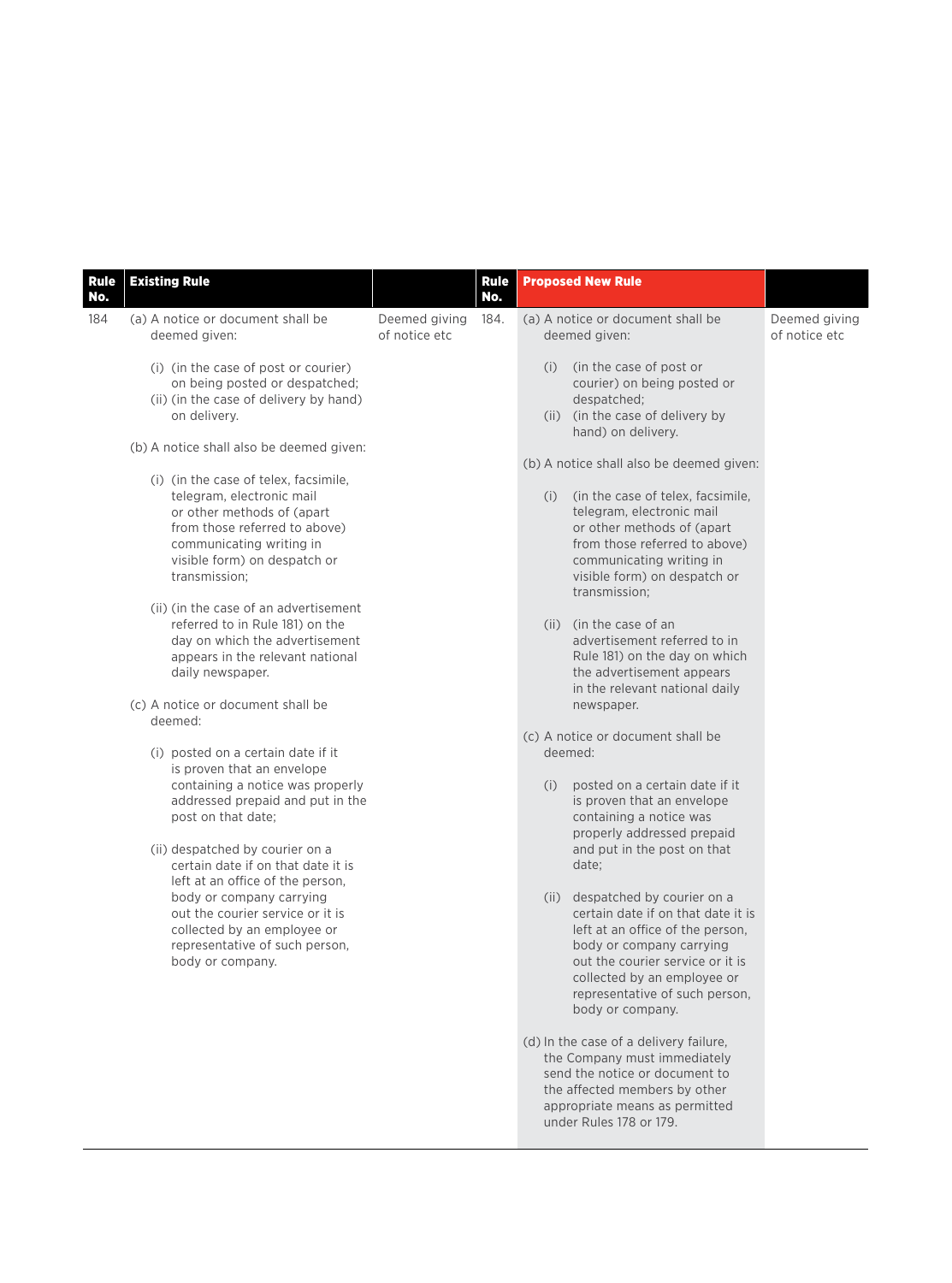# FORM OF PROXY

AIRASIA GROUP BERHAD (Company No.: 201701030323 (1244493-V)) ("the Company") Incorporated in Malaysia



| l/We      | (FULL NAME AS PER NRIC/CERTIFICATE OF INCORPORATION IN BLOCK LETTERS) |                                                                                                                                                                                                                               |  |
|-----------|-----------------------------------------------------------------------|-------------------------------------------------------------------------------------------------------------------------------------------------------------------------------------------------------------------------------|--|
|           |                                                                       |                                                                                                                                                                                                                               |  |
|           |                                                                       | (FULL ADDRESS)                                                                                                                                                                                                                |  |
|           |                                                                       |                                                                                                                                                                                                                               |  |
|           |                                                                       |                                                                                                                                                                                                                               |  |
|           |                                                                       | (FULL NAME IN BLOCK LETTERS)                                                                                                                                                                                                  |  |
|           |                                                                       |                                                                                                                                                                                                                               |  |
|           |                                                                       |                                                                                                                                                                                                                               |  |
|           |                                                                       | telephone no. The contract of the contract of the contract of the contract of the contract of the contract of the contract of the contract of the contract of the contract of the contract of the contract of the contract of |  |
|           |                                                                       |                                                                                                                                                                                                                               |  |
|           |                                                                       |                                                                                                                                                                                                                               |  |
| $\circ$ f |                                                                       |                                                                                                                                                                                                                               |  |
|           |                                                                       | (FULL ADDRESS)                                                                                                                                                                                                                |  |
|           |                                                                       |                                                                                                                                                                                                                               |  |

\* or failing him/her, the Chairman of the Meeting, as my/our proxy(ies) to vote in my/our name and on my/our behalf at the Third Annual General Meeting of the Company to be held as a fully virtual meeting via live streaming and online remote voting at the Broadcast Venue at RedQ, Jalan Pekeliling 5, Lapangan Terbang Antarabangsa Kuala Lumpur (klia2), 64000 KLIA, Selangor Darul Ehsan, Malaysia, on Monday, 28 September 2020 at 10.00 a.m. and at any adjournment of such meeting, and to vote as indicated below:

| <b>AGENDA</b>                  |                                                                                                                                                                                |            |                |  |
|--------------------------------|--------------------------------------------------------------------------------------------------------------------------------------------------------------------------------|------------|----------------|--|
| No. 1                          | To receive the Audited Financial Statements together with the Reports of the Directors and Auditors thereon for the<br>financial year ended 31 December 2019                   |            |                |  |
| <b>Resolutions Description</b> |                                                                                                                                                                                | <b>FOR</b> | <b>AGAINST</b> |  |
| <b>Ordinary Business</b>       |                                                                                                                                                                                |            |                |  |
| Ordinary<br>Resolution 1       | To approve the Non-Executive Directors' Remuneration for the period from 29 September<br>2020 until the next Annual General Meeting of the Company to be held in the year 2021 |            |                |  |
| Ordinary<br>Resolution 2       | Re-election of Dato' Fam Lee Ee as a Director of the Company, who retires by rotation<br>pursuant to Rule 119 of the Company's Constitution                                    |            |                |  |
| Ordinary<br>Resolution 3       | Re-election of Dato' Mohamed Khadar bin Merican as a Director of the Company, who retires<br>by rotation pursuant to Rule 119 of the Company's Constitution                    |            |                |  |
| Ordinary<br>Resolution 4       | Re-appointment of Messrs Ernst & Young as Auditors of the Company and to authorise the<br>Directors to determine their remuneration                                            |            |                |  |
| <b>Special Business</b>        |                                                                                                                                                                                |            |                |  |
| Ordinary<br>Resolution 5       | Authority to allot shares pursuant to Sections 75 and 76 of the Companies Act, 2016                                                                                            |            |                |  |
| Ordinary<br>Resolution 6       | Proposed renewal of existing shareholders' mandate and new shareholders' mandate for<br>Recurrent Related Party Transactions of a revenue or trading nature                    |            |                |  |
| Ordinary<br>Resolution 7       | Proposed Renewal of Share Buy-Back Authority of AirAsia Group Berhad                                                                                                           |            |                |  |
| Special<br>Resolution 1        | Proposed alteration or amendments to the Constitution of AirAsia Group Berhad                                                                                                  |            |                |  |

*(Please indicate with an "X" in the appropriate spaces how you wish your vote to be cast. If you do not do so, the proxy will vote or abstain from voting, as he/she thinks fit.)*

*\*Delete the words "or failing him/her, the Chairman of the Meeting" if not applicable.*

| No. of shares held:                        |                    |                            |  |  |  |
|--------------------------------------------|--------------------|----------------------------|--|--|--|
| CDS Account No.:                           |                    |                            |  |  |  |
| The proportion of my/                      |                    | No. of Shares   Percentage |  |  |  |
| our holding to be<br>represented by my/our | <b>First Proxy</b> |                            |  |  |  |
| proxies are as follows:                    | Second<br>Proxy    |                            |  |  |  |
| ate:                                       |                    |                            |  |  |  |

### VIRTUAL AGM

Signature(s)/Common Seal of Members(s)

- 1. As part of the measures taken by the Company to curb the spread of COVID-19 and taking into consideration the paramount safety and well-being of the members of the Company, the Third Annual General Meeting of the Company ("3<sup>rd</sup> AGM") will be held as a fully virtual meeting via live streaming and online Remote Participation and Voting Facilities ("RPV") provided by Tricor Investor & Issuing House Services Sdn. Bhd. **via its TIIH Online website at https://tiih.online**. This is also in line with the revised Guidance Note on the Conduct of General Meetings for Listed Issuers issued by the Securities Commission Malaysia on 15 July 2020 (including any amendments that may be made from time to time) ("Guidance Note"). Please follow the procedures as set out in the Administrative Note which is available at the Company's website at www.airasia.com/aagbir
- 2. The Broadcast Venue is strictly for the purpose of complying with Section 327(2) of the Companies Act 2016 and Guidance Note which require the Chairperson of the meeting to be present at the main venue of the meeting.
- 3. Members and/or proxy(ies) and/or corporate representative(s) and/or attorneys WILL NOT BE ALLOWED to be physically present at the Broadcast Venue on the day of the 3rd AGM, instead are to attend, speak (including posing questions to the Board of Directors via real time submission of typed texts) and vote (collectively, "participate") remotely at the 3<sup>rd</sup> AGM via the RPV provided by Tricor Investor & Issuing House Services Sdn. Bhd.